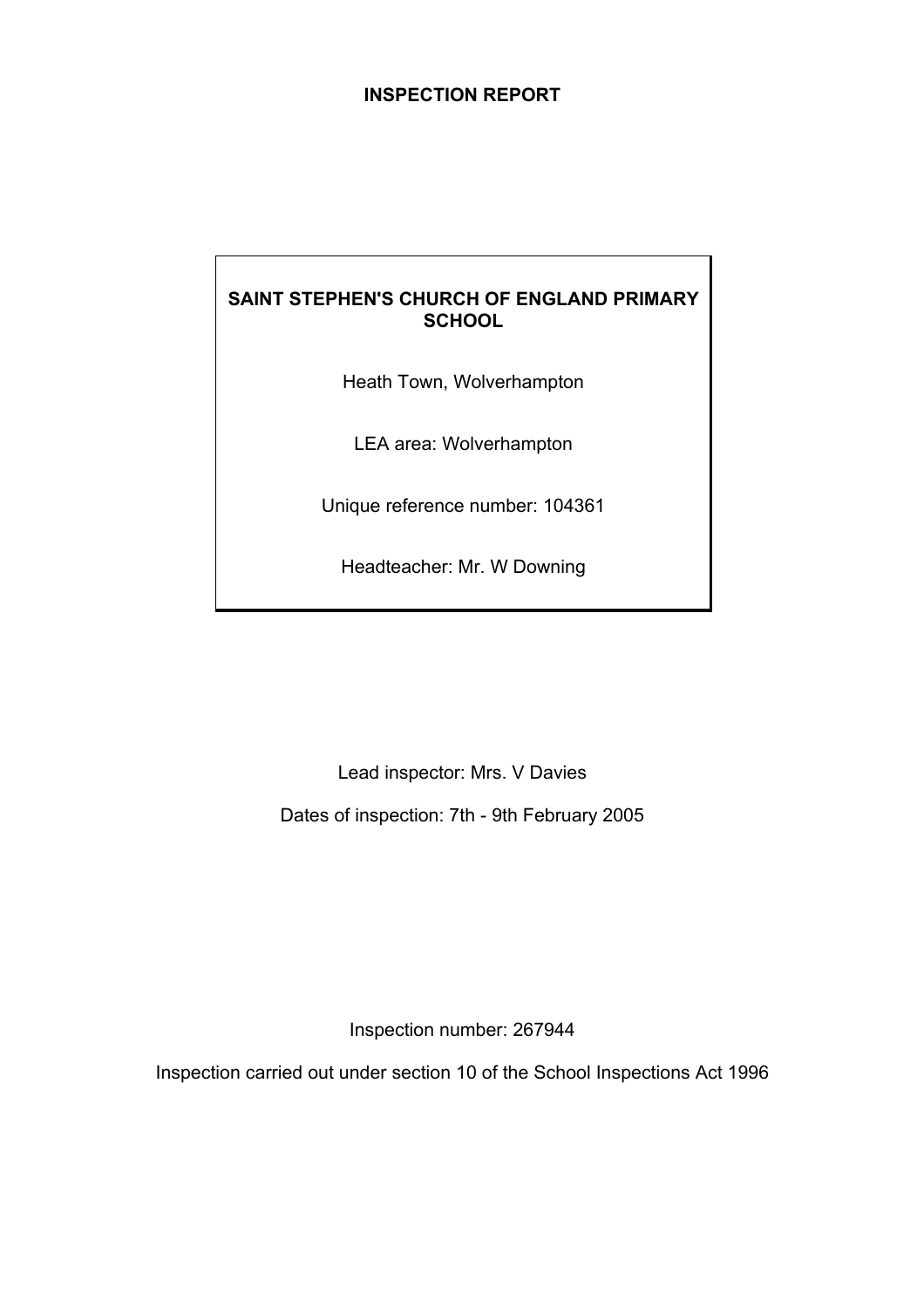## © Crown copyright 2005

This report may be reproduced in whole or in part for non-commercial educational purposes, provided that all extracts quoted are reproduced verbatim without adaptation and on condition that the source and date thereof are stated.

Further copies of this report are obtainable from the school. Under the School Inspections Act 1996, the school must provide a copy of this report and/or its summary free of charge to certain categories of people. A charge not exceeding the full cost of reproduction may be made for any other copies supplied.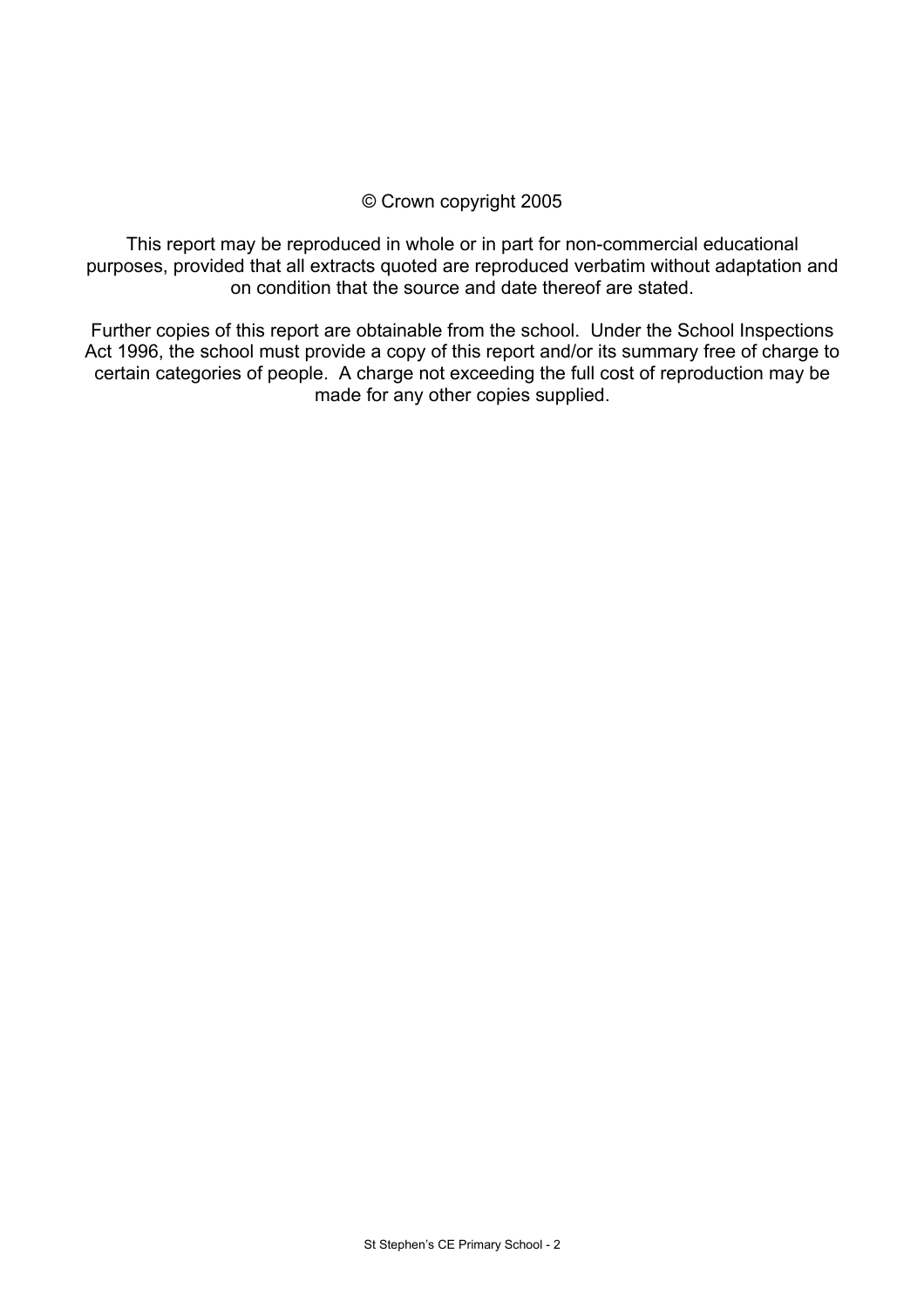# **INFORMATION ABOUT THE SCHOOL**

| Type of school:                         | Primary                                                                  |  |
|-----------------------------------------|--------------------------------------------------------------------------|--|
| School category:                        | Voluntary controlled                                                     |  |
| Age range of pupils:                    | $3 - 11$                                                                 |  |
| Gender of pupils:                       | Boys and girls                                                           |  |
| Number on roll:                         | 191.5                                                                    |  |
| School address:                         | Woden Road<br><b>Heath Town</b><br>Wolverhampton<br><b>West Midlands</b> |  |
| Postcode:                               | <b>WV10 0BB</b>                                                          |  |
| Telephone number:                       | 01902 558840                                                             |  |
| Fax number:                             | 01902 558843                                                             |  |
| Appropriate authority:                  | Governing body                                                           |  |
| chair<br>of<br>Name<br>Ωf<br>governors: | Mr. R.J. Allen                                                           |  |
| Ωf<br>Date<br>inspection:               | previous March 2003                                                      |  |

# **CHARACTERISTICS OF THE SCHOOL**

This is an average size Church of England aided primary school for 191 boys and girls between the ages of 3 and 11, including 43 pupils who attend daily half day sessions in the nursery. The school is situated in Heath Town and is close to the centre of Wolverhampton. There are eight classes taught by nine teachers, including the headteacher. A new headteacher was appointed in the summer of 2003 following an eighteen month period when there were three headteachers or acting headteachers.

The pupils in the nursery class are part time and attend allocated morning or afternoon sessions. Attainment on entry to the nursery is well below average. Most of the pupils come from housing fairly near to the school, most of which is low cost and a substantial amount of which is rented. About fifty per cent of pupils are of African ancestry, most other pupils are white and there is a small number of pupils with Indian ancestry. The number of pupils whose first language is not English is high. Higher proportions of pupils than usual leave or join the school at times other than the end or beginning of the school year. A substantial number of pupils suffer some economic or social deprivation and free school meals eligibility is high. The proportion of pupils with special educational needs is similar to the national average and there is currently one child with a statement. Recent building work has transformed the accommodation. The school is involved in Excellence in Cities and the Primary Leadership Programme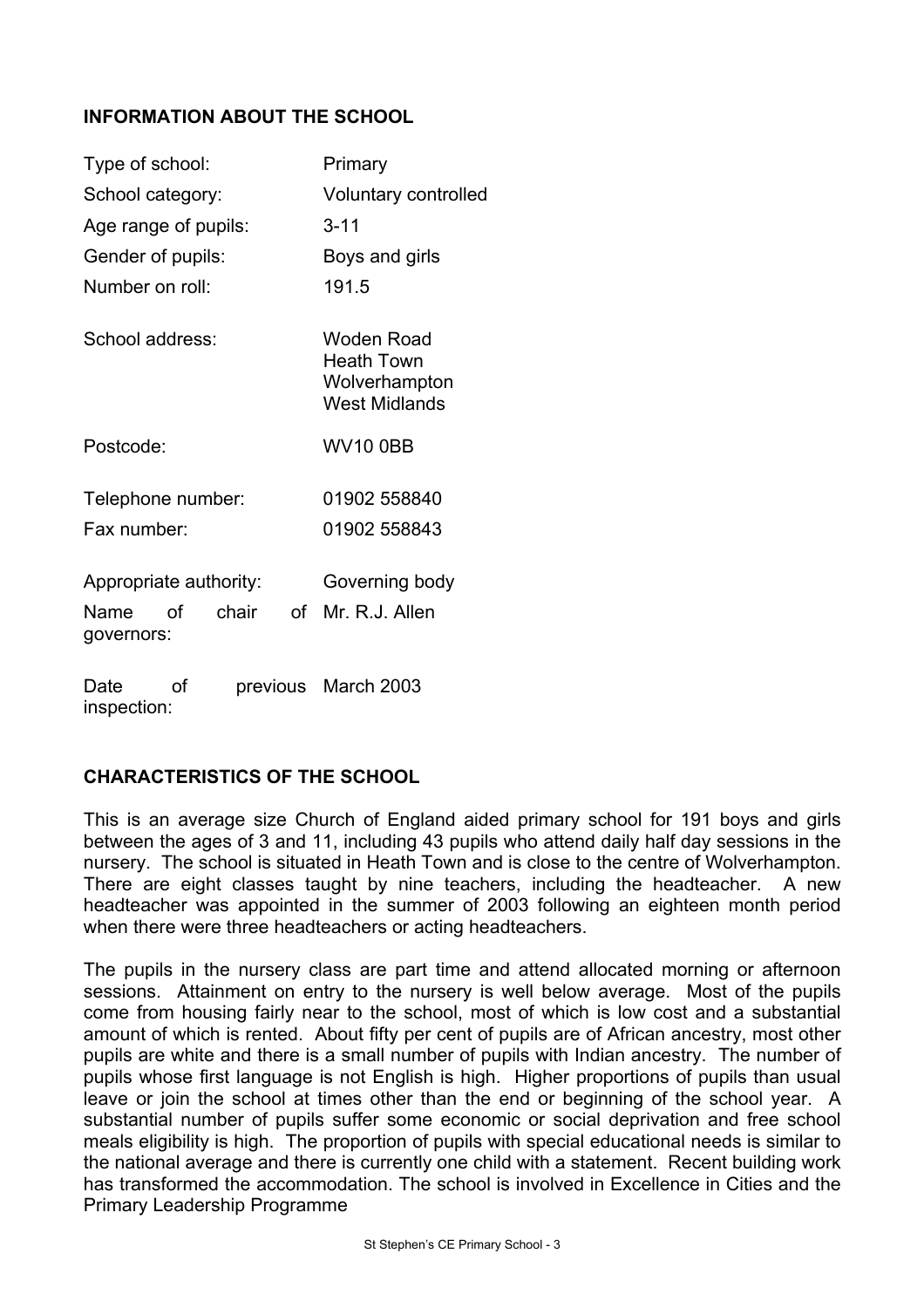# **INFORMATION ABOUT THE INSPECTION TEAM**

| Members of the inspection team |                         | <b>Subject responsibilities</b> |                                                                                                                                          |
|--------------------------------|-------------------------|---------------------------------|------------------------------------------------------------------------------------------------------------------------------------------|
| 20350                          | <b>Vivien Davies</b>    | Lead inspector                  | English; Information<br>and<br>communication<br>technology;<br>Physical education                                                        |
| 32660                          | <b>Robert Adams</b>     | Lay inspector                   |                                                                                                                                          |
| 29989                          | <b>Pauline Goodsell</b> | Team inspector                  | Foundation Stage; Science; Art<br>and design; Music; Design and<br>technology                                                            |
| 22884                          | Sandra Sutcliffe        | Team inspector                  | Mathematics;<br>Geography;<br>History; Religious education;<br>Special educational<br>needs;<br>Personal, social and health<br>education |

The inspection contractor was:

Inspire Educational Ltd

 The Coach House 132 Whitaker Road Derby

DE23 6AP

Any concerns or complaints about the inspection or the report should be made initially to the inspection contractor. The procedures are set out in the leaflet *'Complaining about Ofsted Inspections'*, which is available from Ofsted Publications Centre (telephone 07002 637833) or Ofsted's website (www.ofsted.gov.uk).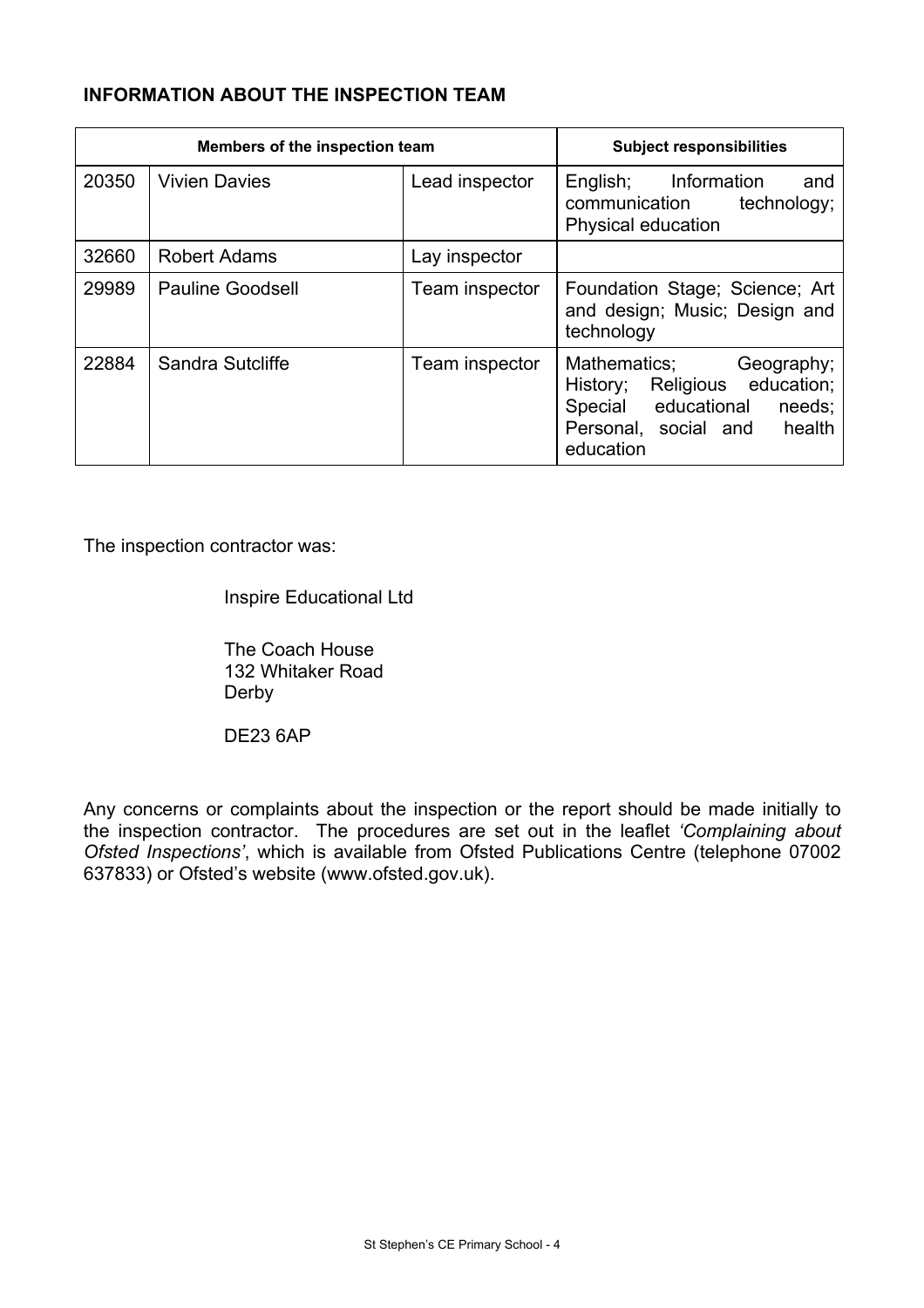# **REPORT CONTENTS**

|                                                                                                                                    | Page |
|------------------------------------------------------------------------------------------------------------------------------------|------|
| <b>PART A: SUMMARY OF THE REPORT</b>                                                                                               | 6    |
| <b>PART B: COMMENTARY ON THE MAIN INSPECTION FINDINGS</b>                                                                          |      |
| <b>STANDARDS ACHIEVED BY PUPILS</b>                                                                                                | 8    |
| Standards achieved in areas of learning, subjects and courses                                                                      |      |
| Pupils' attitudes, values and other personal qualities                                                                             |      |
| <b>QUALITY OF EDUCATION PROVIDED BY THE SCHOOL</b>                                                                                 | 11   |
| Teaching and learning<br>The curriculum<br>Care, guidance and support<br>Partnership with parents, other schools and the community |      |
| <b>LEADERSHIP AND MANAGEMENT</b>                                                                                                   | 14   |
| PART C: THE QUALITY OF EDUCATION IN AREAS OF LEARNING,<br><b>SUBJECTS AND COURSES</b>                                              | 17   |
| AREAS OF LEARNING IN THE FOUNDATION STAGE                                                                                          |      |
| <b>SUBJECTS IN KEY STAGES 1 and 2</b>                                                                                              |      |
| PART D: SUMMARY OF THE MAIN INSPECTION JUDGEMENTS                                                                                  | 30   |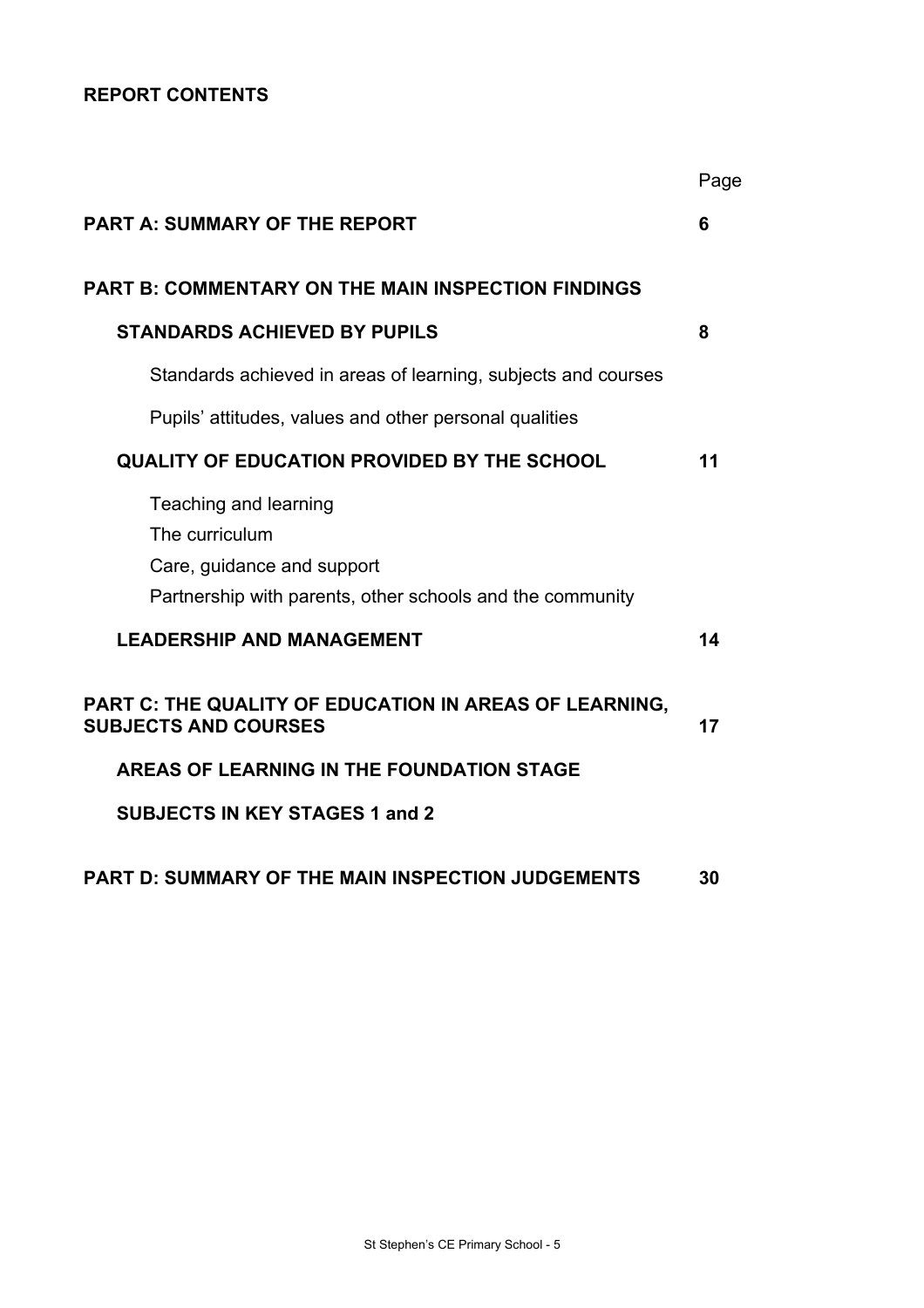# **PART A: SUMMARY OF THE REPORT**

## **Overall evaluation**

**This is an effective school** which provides good value for money. The commitment of the headteacher, staff, pupils and governors to hard work, fun and high standards of behaviour and care make this a good place to learn. The good teaching enables pupils to progress well in their learning. Though school results are well below national results, most pupils achieve well with nearly three-quarters reaching national averages in English and mathematics. The school is highly committed to improvement and is proud of its achievement.

#### **The school's main strength and weaknesses are:**

- Pupils are very well cared for, they behave very well and are polite to each other and adults; they mix very well and social, moral and spiritual development is very good.
- By the time they leave the school they have made good progress in acquiring knowledge and skills but some aspects of independent learning, problem solving and application of skills across the curriculum require further development.
- Teaching is good; it is well planned and lessons are interesting and well supported by classroom assistants, but sometimes there is not enough time for pupils to do individual tasks nor are they always required to contribute enough during whole class teaching.
- Governors are giving the school good support and have done very well to turn around a deficit budget.
- The leaders have created a very strong team which is very effective in monitoring and tracking pupils' performance. However, the school improvement plan does not prioritise key tasks for improvement; in particular to raise standards in the core subjects of English and mathematics.
- Extra-curricular opportunities for clubs and residential trips are very good.
- The special educational needs co-ordinator does not have sufficient time to regularly monitor work in the classroom and to check that those pupils who need individual education plans are appropriately catered for

The last inspection in 2003 had a specialised focus and judgements were made in selected areas only. The issues it identified for the school to address - attendance, leadership, the quality of the English provision and the progress of able pupils and those with special educational needs - have been tackled well, so the school has made good progress since the last inspection.

| <b>Results in National</b><br>Curriculum tests at the end | all schools |      |  | similar schools |
|-----------------------------------------------------------|-------------|------|--|-----------------|
| of Year 6, compared with:                                 | 2002        | 2004 |  |                 |
| Enalish                                                   |             |      |  |                 |
| mathematics                                               |             |      |  |                 |
| science                                                   |             |      |  |                 |

#### **STANDARDS ACHIEVED**

*Key: A - well above average; B – above average; C – average; D – below average; E – well below average Similar schools are those whose pupils attained similarly at the end of Year 2.* 

**Overall, pupils achieve well**. When they start school in the nursery many children have quite a bit of catching up to do. In the Foundation Stage children work hard but the numbers who reach national (early learning) goals are well below average. The school's results in the 2004 national tests for Year 2 pupils were well below the national average in reading, writing and mathematics and for Year 6 pupils were well below average in English and mathematics. In science the results were average. However, a fairer impression of the results the school is achieving is found by looking at the comparisons with the results of similar schools. Compared with schools with a similar proportion of pupils eligible for free school meals the Year 2 results were average in reading and writing and below average in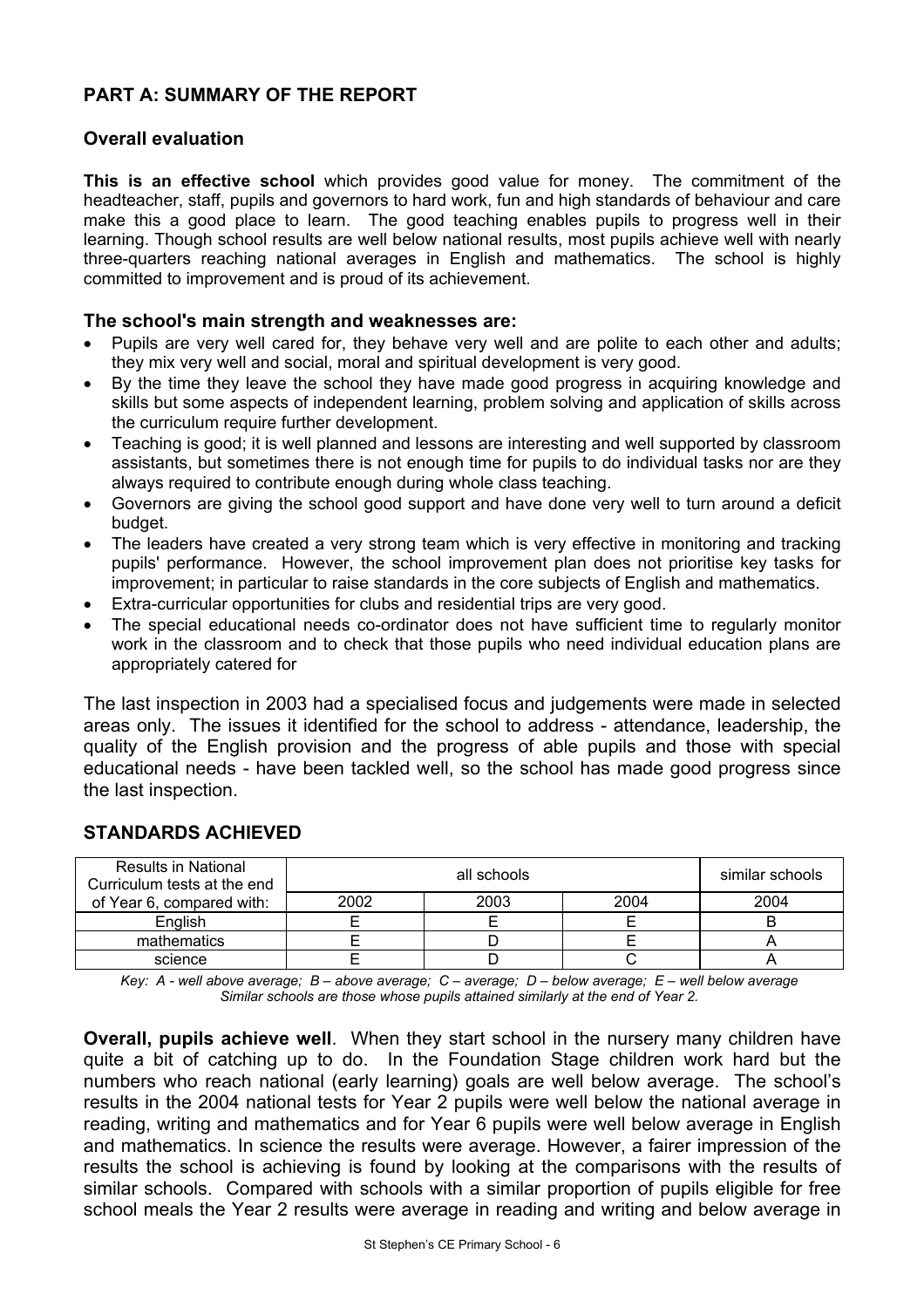mathematics. The Year 6 results were below average in English, average in mathematics and well above average in science. A comparison with similar schools, based on pupils' attainment in Year 2, provides a far brighter picture. By this measure the school's Year 6 results in 2004 were well above average in mathematics and science and above average in English. Thanks to the hard work of the pupils and their teachers they are making good progress and are achieving well. The school tests its pupils regularly to make sure they are making progress; the local education authority also uses Fischer Family Trust information to review progress and this shows that the pupils are making better progress than expected. The school is strongly committed to raising standards and uses test results very well to make sure that pupils of all abilities are doing as well as they can.

Pupils really enjoy school. They develop very mature attitudes by the time they leave. They think about important issues and care about other people. Pupils are willing to take responsibility and contribute to the schools development through the schools council. There are good levels of attendance and punctuality because the school has established a robust checking system and a popular reward system. **Overall, spiritual, moral, social and cultural development is very good.** 

## **QUALITY OF EDUCATION**

**Overall, the quality of education provided by the school is good** and its care for pupils and work in partnership with parents, other schools and the community is very good**. Teaching is good**. Teachers are knowledgeable about the subjects taught. They present lessons in an interesting way so pupils enjoy learning. Teachers are very keen for pupils to learn and sometimes they give them too much support so they do not learn to think enough for themselves. Assessment is thorough and well evaluated. It is used well to set targets for groups and individuals. Marking in books encourages pupils. Younger pupils are consistently well taught. Classroom assistants offer good support, particularly to those with special needs.

The school offers its pupils a rich and interesting curriculum, though opportunities to use skills learnt in a subject like mathematics purposefully in another subject such as science are limited. School based work is enriched by residential visits and clubs. Pupils with special educational needs are offered good provision. There are very good links with the local secondary school. Partnerships with parents are very good. They are kept very well informed and make very good use of opportunities to talk to teachers informally and during parents' evenings. Links with the community, particularly the church, are very strong.

## **LEADERSHIP AND MANAGEMENT**

**The leadership and management of the school are good overall**. The headteacher is committed to a team approach and believes that school is about children achieving well, working hard, behaving well and enjoying their learning. He communicates these ideas well but has not yet created a school improvement plan which focuses on important priorities so that the school's energy is used as efficiently as it could be to further raise standards and the quality of education. The governing body knows the school well and is efficiently run. The co-ordinators manage their subjects well and establish appropriate priorities for developing and enriching their subjects. However, the special educational needs coordinator does not have an opportunity to go into classrooms to check that all pupils who need the provision are receiving it.

## **PARENTS' AND PUPILS' VIEWS OF THE SCHOOL**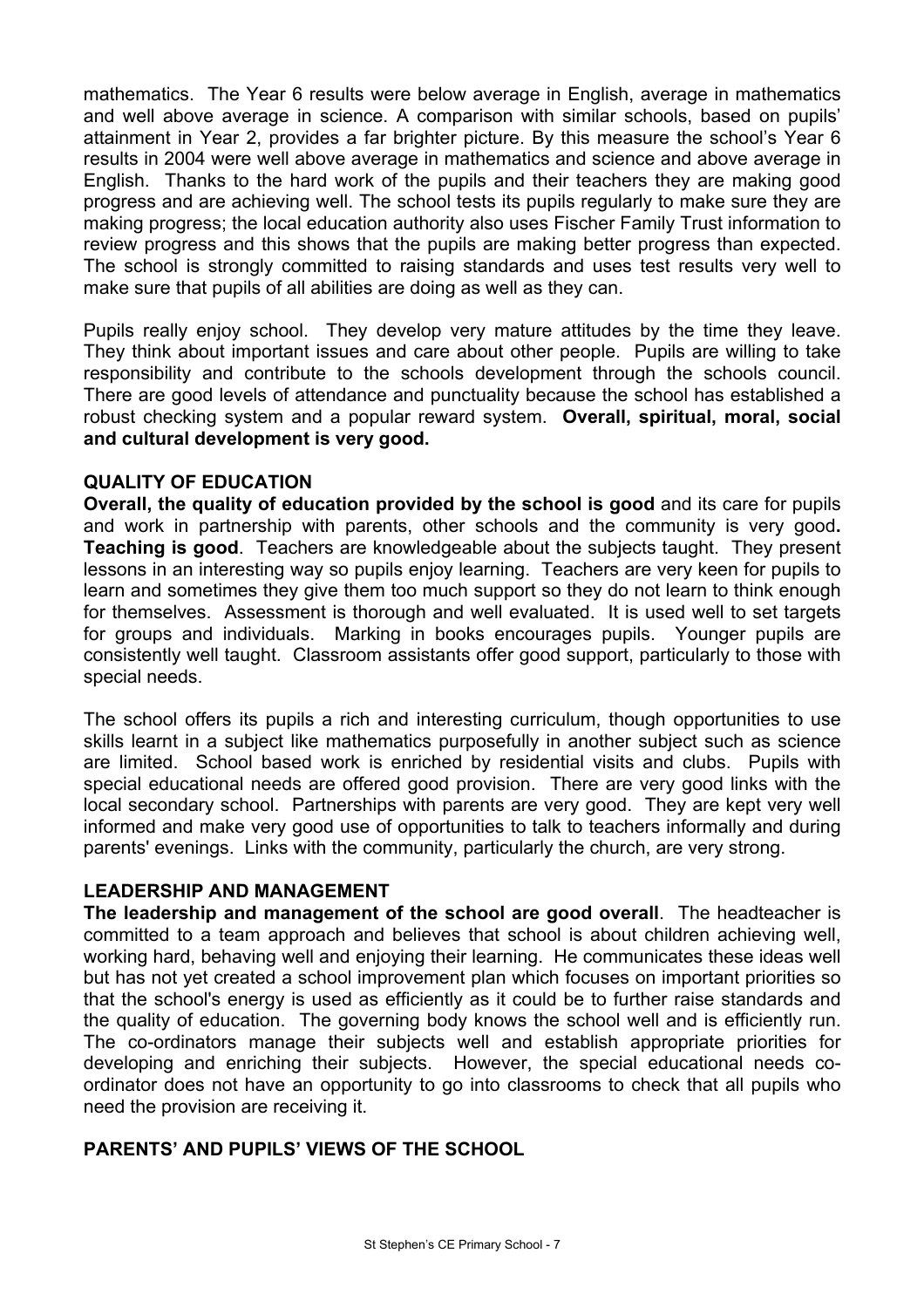The parents think very well of the school and recognise the good quality of the opportunities it offers. Pupils enjoy school and their friendships. They value the teachers and feel very well cared for. Communication is good.

## **IMPROVEMENTS NEEDED**

- Continue to raise standards further in the core subjects of English and mathematics
- Revise the school's improvement plan so that it is clearly focussed on a realistic number of targets for improving the standards and quality of the school's provision
- Ensure that the SENCO has sufficient time to monitor work in the classroom
- Improve opportunities for independent learning and the application of skills across the curriculum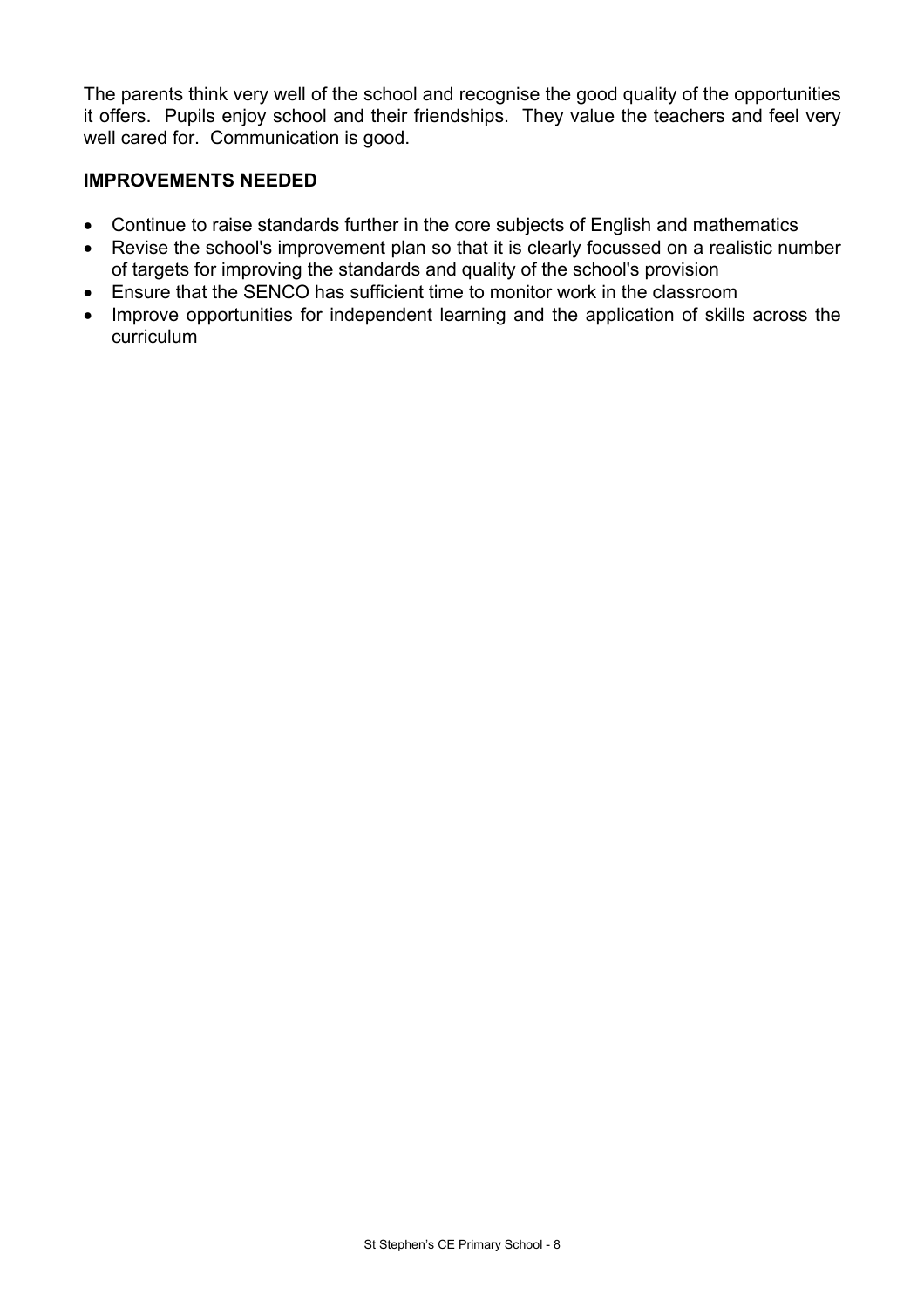# **PART B: COMMENTARY ON THE INSPECTION FINDINGS**

## **STANDARDS ACHIEVED BY PUPILS**

### **Standards achieved in areas of learning, subjects and courses**

Overall, pupils' achievement is good. In Years 2 and 6 standards are well below average in English, mathematics and average in science. Attainment on entry is very low and limited language skills inhibit learning.

#### **Main strengths and weaknesses**

- Science results compare well with other results, are similar to national results and show a steady improvement.
- Children in the Foundation Stage achieve well but most will not achieve the early learning goals related to English and mathematics before starting Year 1
- Standards are improving steadily
- Pupils do well in art and design, physical education and religious education

## **Commentary**

- 1. When the children enter the school their attainment is very low compared to national expectations. Speaking and listening skills are very limited and many children have a restricted vocabulary, their sentence construction is immature and they have problems in communicating. There are also a number of children for whom English is not their home language, some of whom have difficulty in communicating. By the time the children move into Year 1 the majority remain well below the national expectations in the Early Learning Goals. However, they have made good progress and know some sounds, read some words and are beginning to write. They are acquiring counting skills, though many find this difficult. They are enthusiastic, friendly and hardworking. Children with special educational needs are identified early and their needs are well met so that they make good progress and achieve well. The children whose home language is not English also progress well and the majority reach an early fluency by the time they leave the reception class.
- 2. Standards in Year 2 compared to national standards are consistently well below average in English and mathematics. Standards in science are similar to national standards. Compared to their levels on entry pupils achieve well with about threequarters of the year group achieving national expectations.

| Standards in: | School results | National results |
|---------------|----------------|------------------|
| reading       | 12.0<br>14.1   | 15.7<br>15.8     |
| writing       | 11.4<br>12.9   | 14.6 `<br>14.6   |
| mathematics   | 12.6<br>14.2   | 16.3<br>16.2     |

#### *Standards in national tests at the end of Year 2 – average point scores in 2004*

*There were 24 pupils in the year group. Figures in brackets are for the previous year* 

3. In Year 6 pupils achieve very well compared to their prior attainment in Year 2 in mathematics and science. In English compared to their Year 2 figures their results are good. However, compared to national results their results are well below expected levels in English and mathematics and in line with them in science.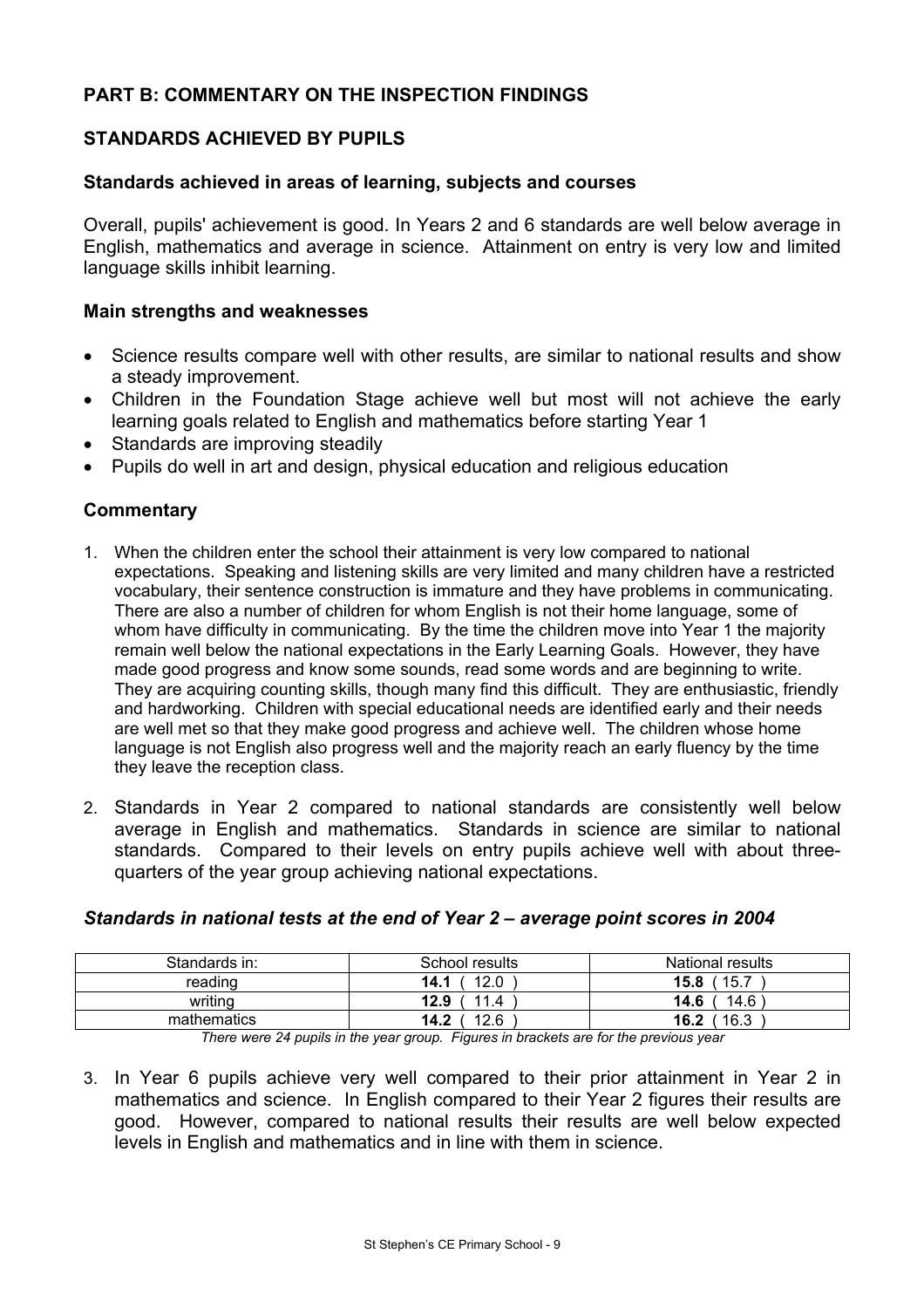| Standards in: | School results | National results |
|---------------|----------------|------------------|
| English       | 25.3<br>24.4 ( | 26.8<br>26.9     |
| mathematics   | 25.6<br>25.8   | 26.8<br>27.0     |
| science       | 27.9<br>28.4   | 28.6<br>28.6     |

## *Standards in national tests at the end of Year 6 – average point scores in 2004*

*There were 25 pupils in the year group. Figures in brackets are for the previous year* 

- 4. Pupils throughout the school, including those with special needs and the more able, make good progress and achieve well because they have very clear targets and are given good support by their teachers and teaching assistants. Pupils achieve average standards in religious education and physical education and below average standards in information and communication technology and design and technology. In art and design, work indicates that standards are above average. In other subjects, particularly the humanities which are English based, standards are below national expectations. This is partly because the presentation, spelling and punctuation of work does not match the standards achieved in English books.
- 5. The well below average results compared to national results cause concern in all parts of the school and the school works hard to improve the situation by focussing very strongly on target setting, good thorough teaching of the basic skills and use of national support programmes. Individual progress of each pupil and groups of pupils including those of different abilities and backgrounds is carefully monitored and action taken if progress is insufficient. Fischer Family Trust data shows that pupils are making better than expected progress. The national value added data places the school in the top five per cent and the school has received a letter of congratulation from OFSTED. Some caution must be exercised about these figures because of the number of pupils who leave and join the school. Subject co-ordinators monitor outcomes regularly and intervene when necessary. They also work closely with teachers to make lessons interesting and relevant, so pupils enjoy lessons, work hard and achieve well. However, the special educational needs co-ordinator (SENCO) does not have sufficient time to regularly monitor work in the classroom and to check that those pupils who need individual education plans are appropriately catered for.
- 6. Standards of attainment have been improved since the last inspection with three or four more pupils at seven and eleven achieving the national expectation in English and mathematics. The school is meeting its targets, despite substantial barriers to learning which include low attainment on entry and high mobility. The improvements made by the new headteacher and the strong team of subject and phase co-ordinators will take some time to have an impact on results.

# **Pupils' attitudes, values and other personal qualities**

Attitudes are good and behaviour is very good. Provision for spiritual, moral and social development is very good. Attendance and punctuality are good overall, with isolated exceptions, which the school is addressing.

# **Main strengths and weaknesses**

- Pupils show a high level of interest in school life and activities, and are strongly motivated to learn
- Spiritual development is an intrinsic part of school life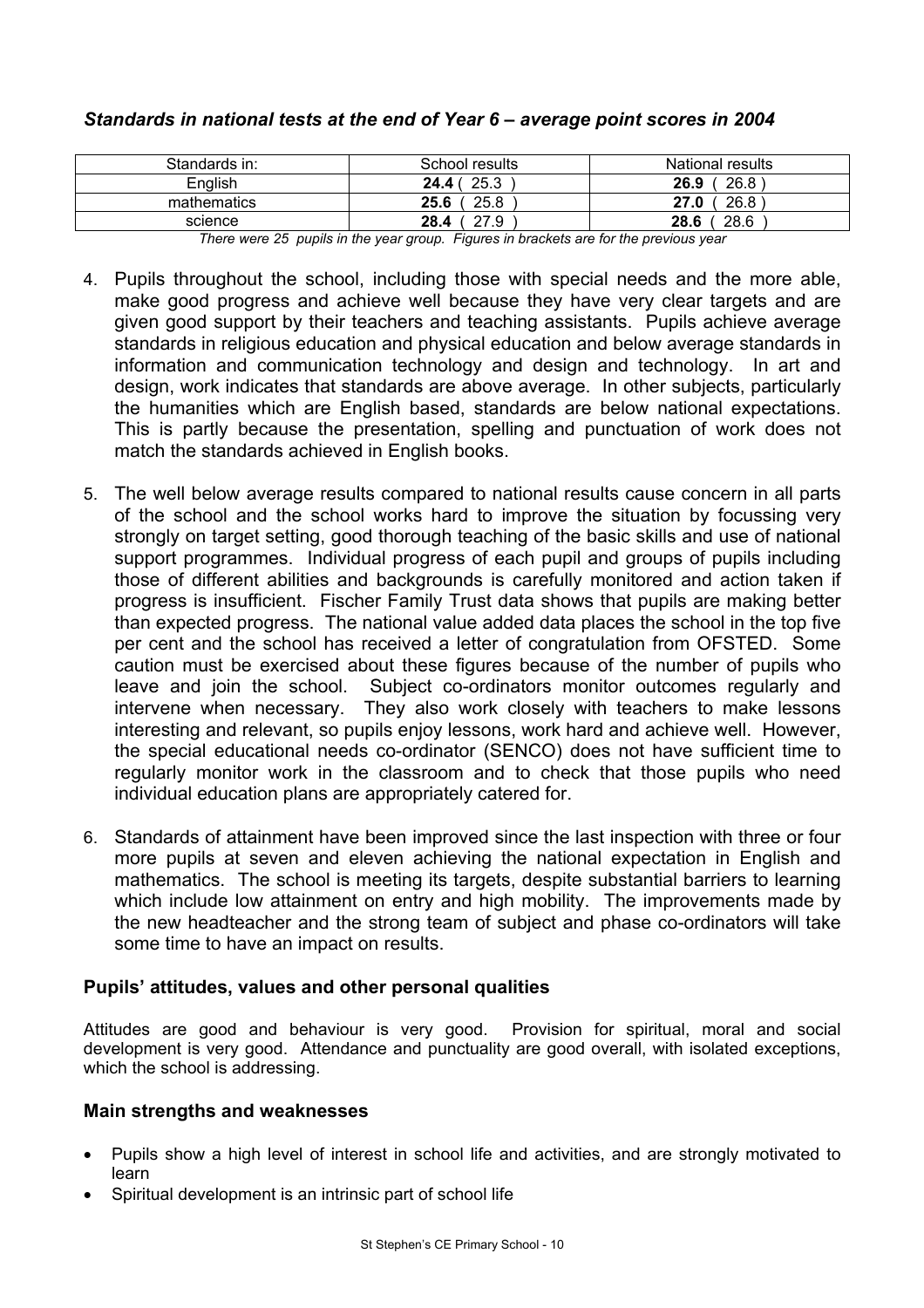- Pupils are very committed to fairness and doing the right thing
- Social development is very well reinforced by clubs, residential trips, sporting opportunities and co-operative working in the classroom
- Pupils' understanding of a range of cultures is inhibited prior to Year 4
- A very small number of parents do not understand the importance of regular school attendance

# **Commentary**

- 7. The school very strongly supports pupils' spiritual, moral and social development through its pervasive Christian ethos, together with pre- and after-school clubs, sporting events and the school council. Pupils enthused to inspectors about all these aspects of school life. As a result, pupils' levels of confidence, self-esteem and maturity are high.
- 8. Pupils have very good relationships with peers and across age and gender ranges. They are encouraged to develop a sense of responsibility, for example, via the 'prefect' system. The pupils elected to the school's council have received training and understand the importance of representing their class mates' views. During the inspection pupils demonstrated the ability to discuss a wide range of topics confidently and maturely with teachers, inspectors and each other. Children in the Foundation Stage are appropriately welcomed into school because staff visit their homes and have very good contact with their parents. The children like coming to school and engage with enthusiasm in the good range of activities provided for them. They quickly learn the routines on entering school, behave well, and enjoy trying new experiences. As they grow in confidence their desire to learn is stimulated and their rate of progress accelerates.
- 9. The school is a community and pupils and parents feel staff are friends as well as teachers. Pupils and parents believe that all pupils are treated alike and that attempts to understand other cultures are well established. However, although the pupils take pleasure in music and art from different countries there is little opportunity to explore non-Christian religions before Year 4.
- 10. Pupils' standards of behaviour throughout the inspection were very good, both in the classroom and in the playground. Staff set high expectations and act as good role models in this respect. Pupils clearly understand and accept that staff will apply appropriate sanctions for poor behaviour. A very small number of pupils were identified by their peers as continuing to have spells of bad behaviour, but all pupils felt able to report matters to staff who took action immediately. Pupils felt this made school a nice place and one where they could learn. There are no exclusions.

## *Attendance in the latest complete reporting year (%)*

| Authorised absence |      | Jnauthorised absence |     |
|--------------------|------|----------------------|-----|
| School data        | ∪.∪  | School data          |     |
| National data      | ບ. ເ | National data        | U.4 |

*The table gives the percentage of half days (sessions) missed through absence for the latest complete reporting year.*

11. Attendance is generally good. However, a small number of parents fail the school by not supporting its attendance strategy. For example, some parents take their children on long holidays in term time, and there are instances of casual attitudes by parents towards lateness and short term absenteeism.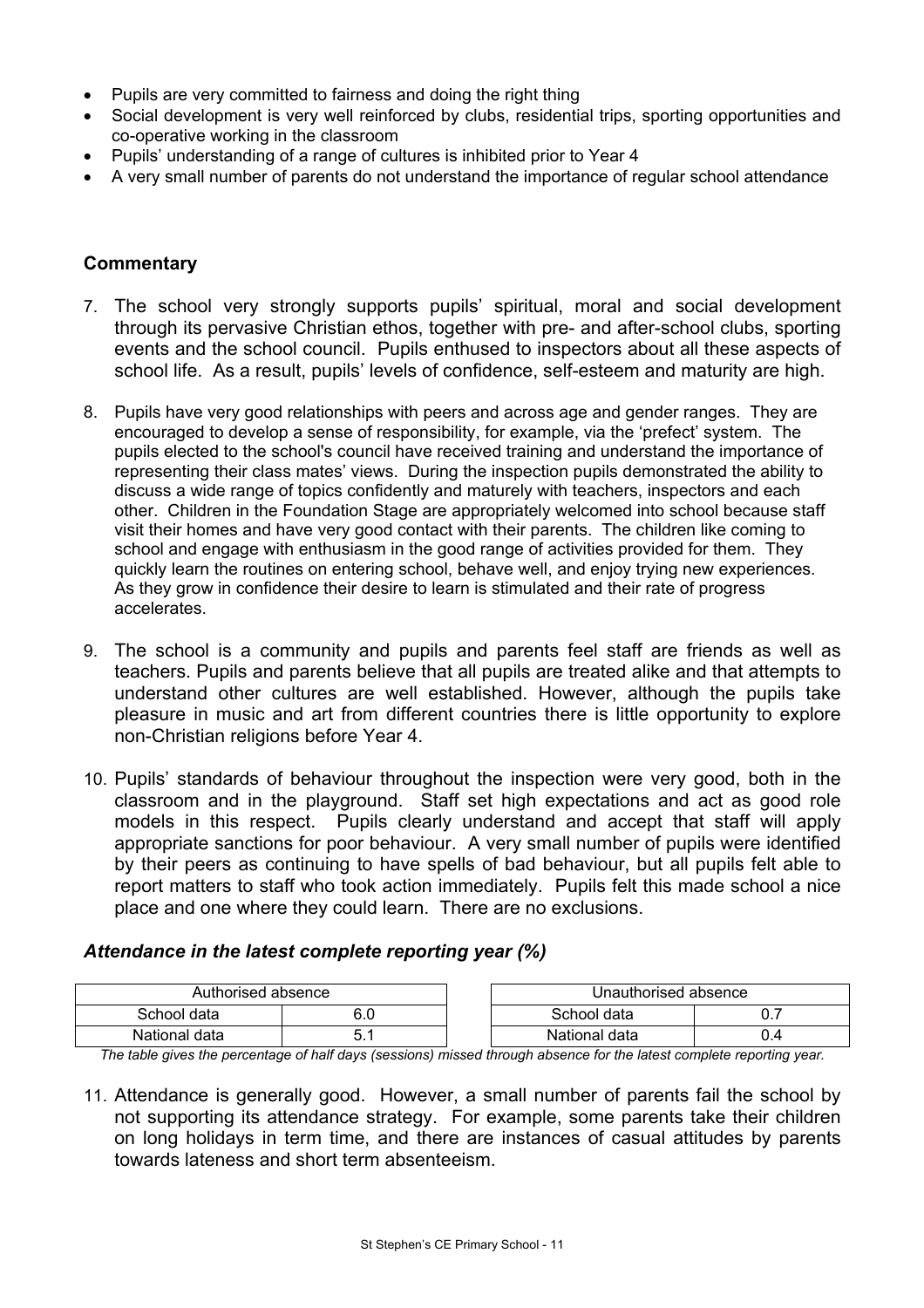12. The headteacher has established a robust checking system for attendance and punctuality. Parents are contacted almost immediately after the start of the school day if pupils have not attended and no information has been received at the school, and the headteacher personally monitors the doors after the start of school. The school rewards pupils for 100% attendance at a personal and class level. These actions have largely, although not totally, eradicated lateness.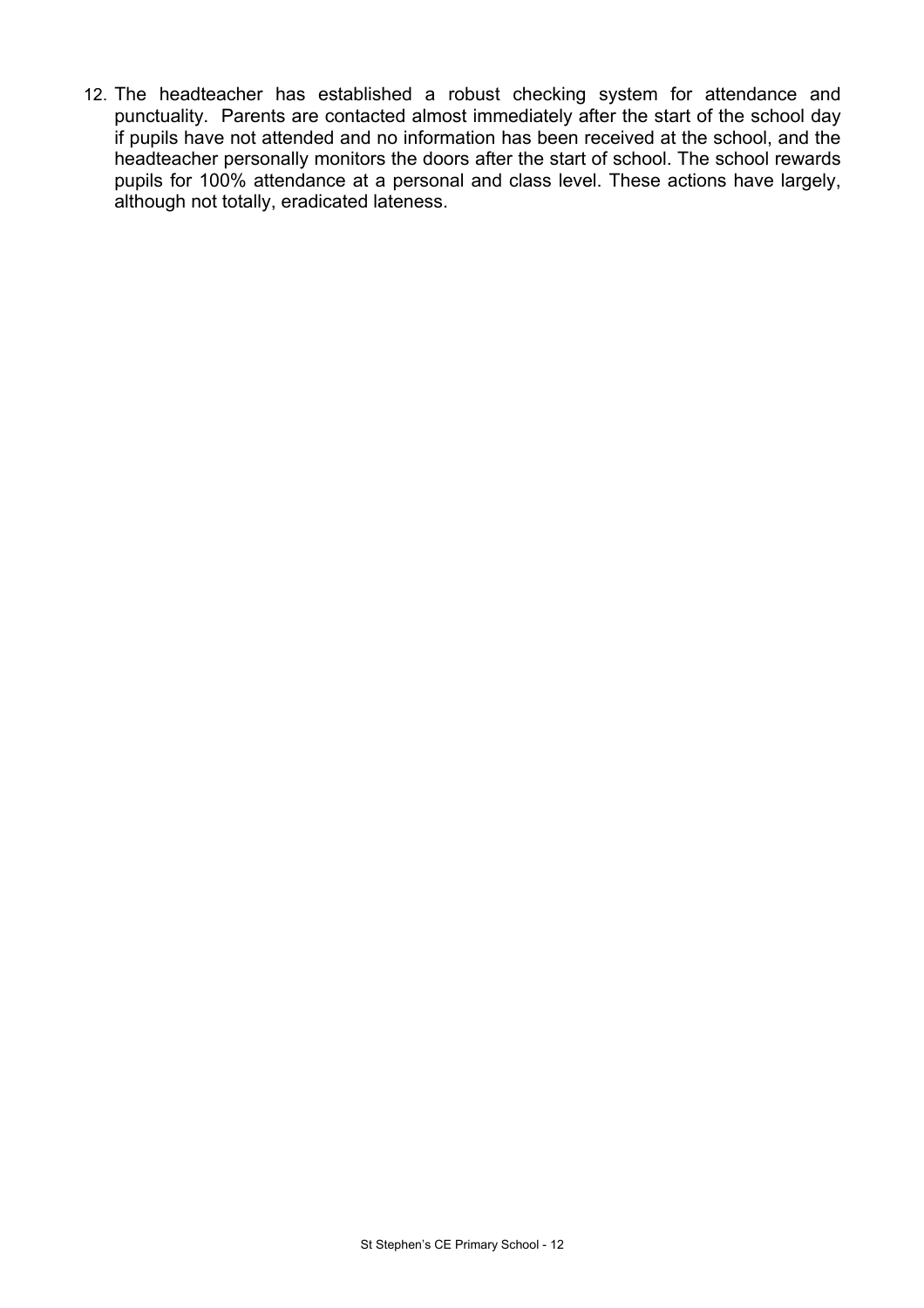# **QUALITY OF EDUCATION PROVIDED BY THE SCHOOL**

Overall the quality of education is good

# **Teaching and learning**

Teaching is good overall and pupils enjoy their learning. Assessment is very good.

## **Main strengths and weaknesses**

- Teachers plan very interesting lessons and they have a very positive attitude to their pupils, so pupils look forward to their lessons and like their teachers.
- Assessment systems are very well established and very well used to set targets and check progress. Outcomes are monitored and strengths and weaknesses acted upon.
- Well qualified classroom assistants work well with teachers to give pupils with learning difficulties good support so pupils with special educational needs do well.
- Some teaching styles and arrangements for group work do not always sufficiently encourage independent learning and problem solving.

## **Commentary**

- 13. Teaching is a strong feature of this school and the quality has improved since the last inspection. Subject knowledge is strong because subject co-ordinators provide very clear guidance and give good support, so teachers are well prepared. In consequence, teachers can explain clearly because they understand the subject matter. Lessons are interesting, so pupils enjoy their lessons. Teachers understand the importance of thorough teaching of the basic skills. Teachers include many opportunities for pupils to hear new basic subject vocabulary and focus well on explaining difficult vocabulary.
- 14. Teachers' expectations of pupils' behaviour are high. They insist on pupils' full attention as they teach. They expect hard work from their pupils. As a result pupils behave well and concentrate on their work. In many lessons, particularly English and mathematics, teachers and good classroom assistants provide good additional support for pupils who find learning difficult.

#### *Summary of teaching observed during the inspection in 37 lessons*

| Excellent | Very good | Good     | Satisfactory | Unsatisfactory | Poor     | Very Poor |
|-----------|-----------|----------|--------------|----------------|----------|-----------|
| $0(0\%)$  | 3(8%)     | 23 (62%) | 11 (30 %)    | $0(0\%)$       | $0(0\%)$ | $0(0\%)$  |

*The table gives the number of lessons observed in each of the seven categories used to make judgements about lessons; figures in brackets show percentages.* 

- 15. Teaching in this school is good and is the main reason why pupils achieve well and have such a positive attitude to their learning. However, in their zeal to ensure that pupils acquire knowledge and skills, teachers do not always sufficiently promote the self reliance that enables them to develop their own understanding and to work independently and solve problems. The following are examples which occurred in satisfactory lessons:
	- Teachers spend too long talking to the class so there is not enough time for pupils to join the discussion and practise new terms, or complete their individual and group tasks and consolidate their learning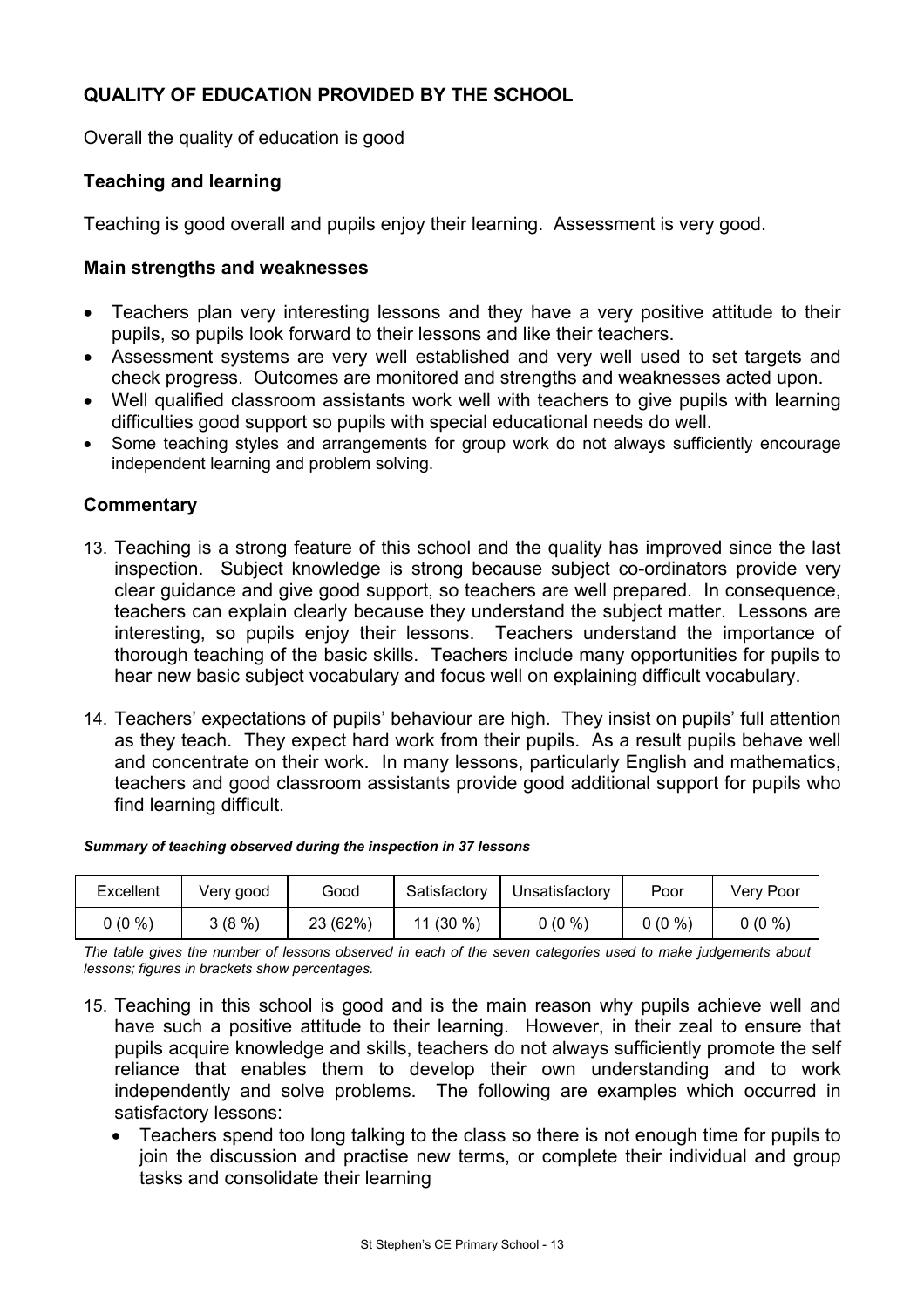- Group work is well supported but this support sometimes results in pupils not thinking hard enough. Less able pupils do not have to think enough for themselves and more able pupils are tackling work which is well within their capability, so they can work unsupported.
- Teachers do not involve pupils as fully as they might in making decisions about their learning or in considering how they might solve problems. At times, teachers miss opportunities to offer tasks that allow pupils to take an individual approach, and this is reflected in the similar work that pupils of the same age sometimes produce.
- 16. In the Foundation Stage teaching is good so the children make a good start to school, enjoy their learning and achieve well. The teaching of basic skills is well planned and organised and results in the good achievement in learning to read, write and in number work. The classroom assistant very effectively supports individual and group activities and makes a significant contribution to helping the children to behave well and concentrate on the carefully planned and challenging learning tasks. The adults help the children to feel secure, gain confidence and communicate well with others.
- 17. Accurate assessment systems are very well established in the school in most subjects and teachers use the information very well to monitor progress and to identify areas in which pupils need extra help. This is often linked to the good use of national support programmes. Target setting is very well used to set expectations and pupils can talk about their progress towards meeting these targets. Marking is carried out regularly. Teachers often write encouraging remarks and point out possible improvements. There is regular homework and an after school homework club is very popular.

# **The curriculum**

The school provides a good curriculum that meets statutory requirements. It is enriched by a very wide range of extra-curricular activities. Accommodation and resources are satisfactory overall.

## **Main strengths and weaknesses**

- The curriculum provides interesting learning opportunities and coverage of the basic skills is thorough. However there are few planned subject links to encourage pupils to apply skills acquired in one subject purposefully in a different context.
- All pupils benefit from the very good range of clubs and residential trips.
- The provision for the pupils' personal, social and health education is good.

## **Commentary**

18. The organisation and planning of the curriculum throughout the school is effective in ensuring that achievement in the core subjects of English, mathematics and science has risen over the last three years. The curriculum framework ensures basic skills are well taught and pupils have solid foundations on which further learning can take place. The rest of the curriculum is broad and balanced and many lessons are interesting and exciting. There is good emphasis placed on the pupils' understanding of new subject vocabulary. Drama is often used to support several subject areas. Although information and communication technology is taught in a relevant subject context, other subjects are not yet closely linked. There are few planned subject links so pupils have limited opportunity to transfer, practise and reinforce skills learnt in different subjects across the curriculum.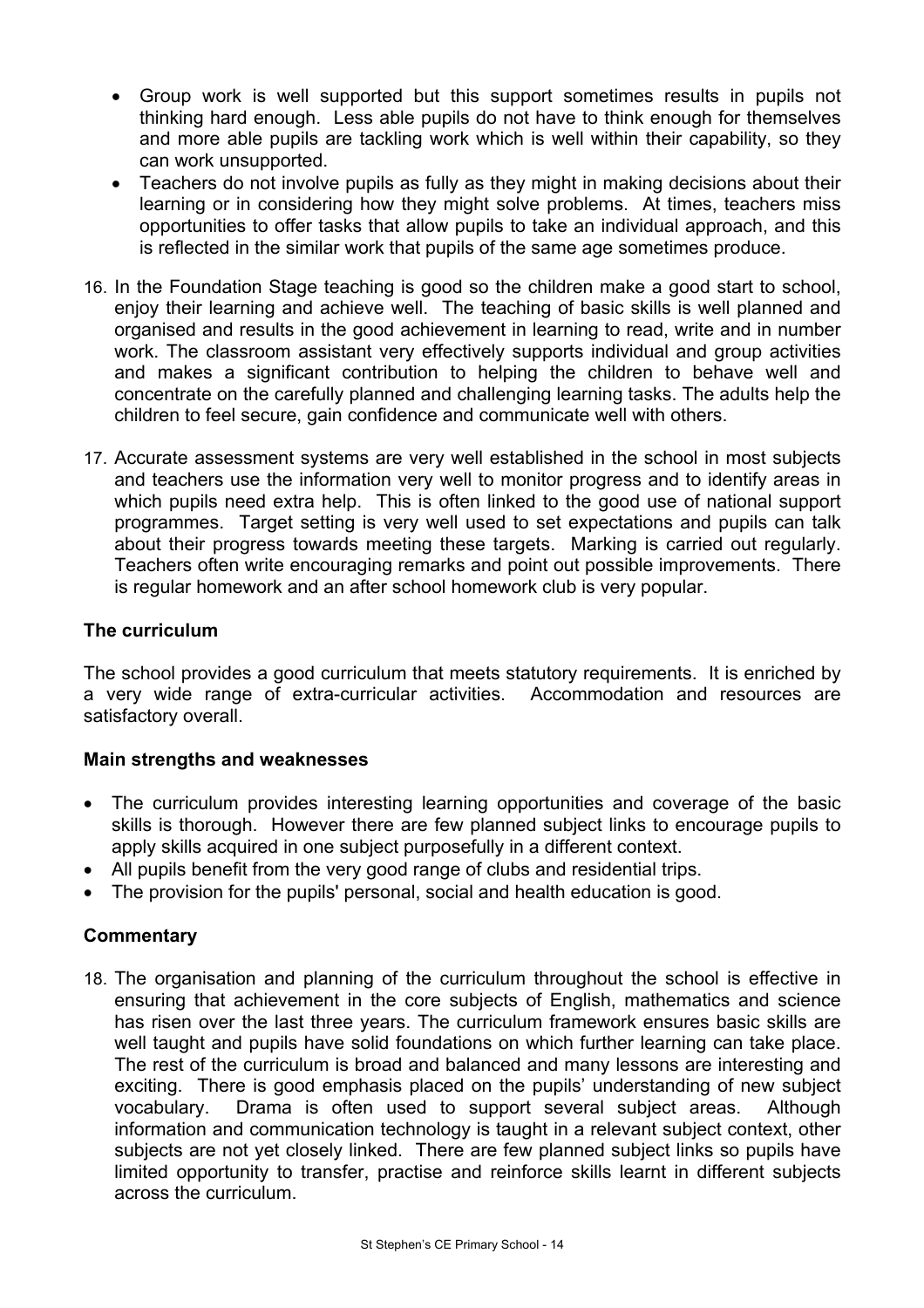- 19. All of the pupils are valued and the school makes significant efforts to ensure equality of access and opportunity. Provision for those pupils identified with special educational needs is good, though the SENCO does not have any opportunity to monitor pupils in the classroom. The school has very close links with the educational psychologist and other outside agencies. Pupils' individual education plans are frequently reviewed, sometimes more than once per term. New targets are set in liaison with the school psychologist, parents and the class teacher. These pupils are placed on specific work programmes and supported well by the teaching assistants. The needs of those pupils with English as an additional language are also addressed with help from teaching assistants and the whole school language programme. The needs of all individuals are met through good quality personal, social and health education which permeates all aspects of the curriculum. Sex, relationship and drug issues are addressed appropriately. Older pupils are well prepared to move onto their next stage of education through close links with the secondary schools. They visit one school's ICT suite to access the specialist facilities and take part in another one's 'Sports Olympics'. Secondary pupils also return to their primary roots to give musical recitals and contribute to assemblies.
- 20. The provision for extra-curricular activities is very good; the pupils have opportunities to play football, netball and unihoc after school. There are other after school clubs offered to the pupils including gardening, computers, Quest, crafts, board games and a Homework Club. These cater for all age groups of pupils in the school and are very well attended. There are three residential trips a year, catering for all pupils. These are highly effective in developing pupils' learning and experiences as well as their independent and social skills. A good range of more local visits and visitors is also in place.
- 21. There are sufficient members of staff to meet the needs of the curriculum. The good quality of the cooperation between teachers and support staff plays a significant part in raising the pupils' achievement. Accommodation is satisfactory and work is nearing completion on the new library and music room. The planned green area will do much to enhance the aesthetic qualities of the school play areas. Resources for learning are satisfactory and well used by the teaching and support staff.

## **Care, guidance and support**

Robust systems ensure that the care and protection of pupils are very good. Pupils' relationships with staff are very good.

#### **Main strengths and weaknesses**

- The school's council is developing well and playing an important role in shaping decisions about the outside improvements
- Staff know pupils very well and care very well for their pupils and give very good advice
- Induction procedures for Foundation Stage children, which include home visits, help them to settle happily in school

## **Commentary**

22. Due to the hard work and enthusiastic staff who promote care as a priority, the school is a very happy and safe haven for pupils. Pupils are at ease with staff and can all identify staff they feel happy to turn to for help. Parents were keen to mention the caring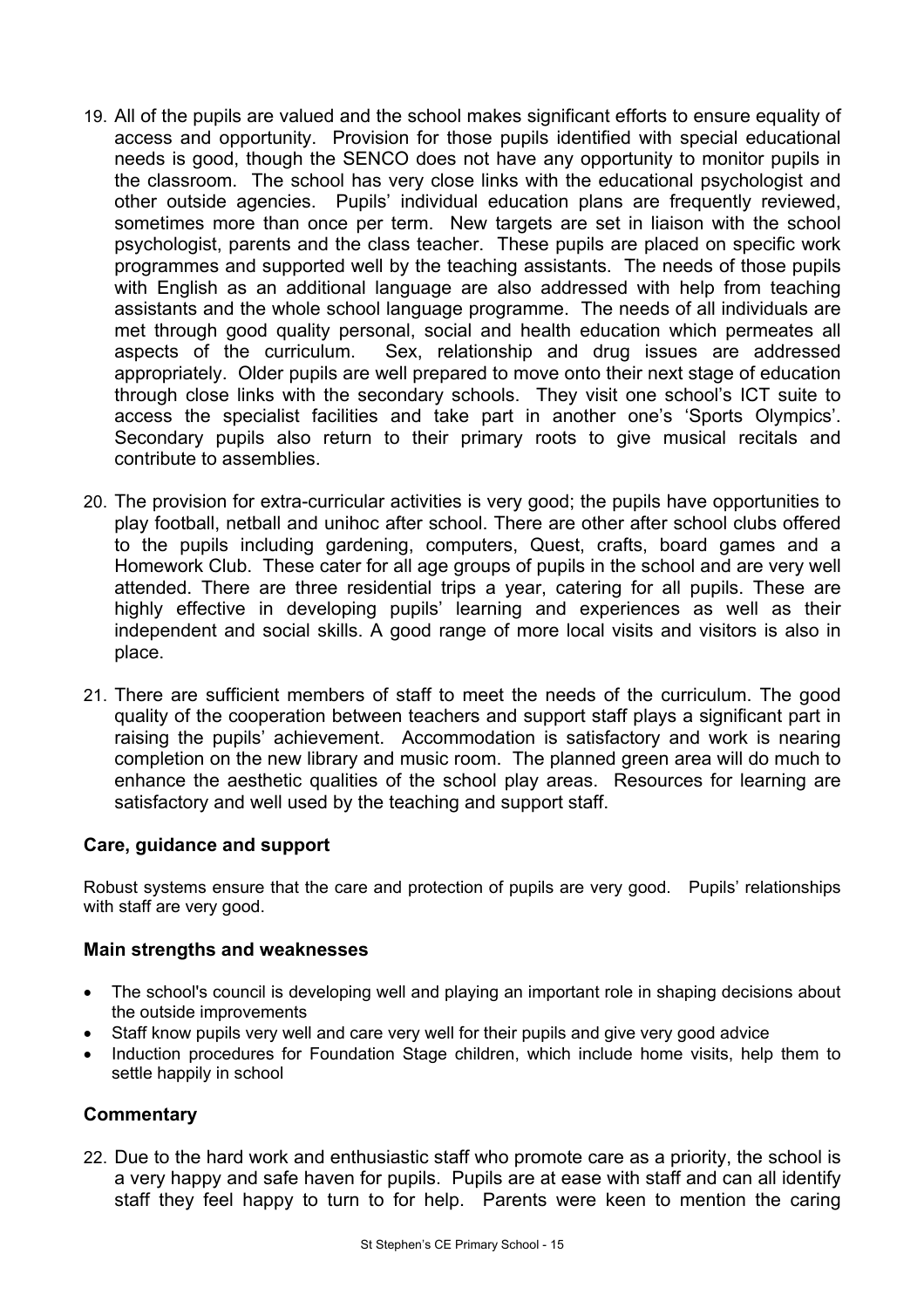support given by staff during sickness or trauma in their child's lives. Fast action is taken by staff if a pupil fails to arrive for school without adult notification. The nominated leader for child protection is aware of the demands of the role and has meetings with other caring agencies. All staff can identify the nominated leader and know the procedure required in urgent cases. The school has very good health and safety plans. It is a clean bright school, with pupils participating in monitoring health and safety at break times when prefects ensure younger children are not placed in any danger in confined areas such as toilet doorways and corridors at busy times.

- 23. New pupils are inducted very well via personal visits to the school. Nursery pupils receive home visits and staff assess their progress and capability carefully. Parents of newer pupils seen during inspection reported induction as very good. Academic support and advice for pupils is very good. The school has very good assessment procedures and targets are shared. Parents of pupils with special educational needs are involved in the regular reviews of the individual education plans.
- 24. Pupils feel involved in school life through the school council and their very good relationships with adults in school. Pupils were active in the committee formed to steer the regeneration of the school grounds. The committee, which included parents and governors, recently accepted the pupils' view that a quiet area was needed in the grounds. School council members report back to their class mates and discuss issues. The members were keen to tell inspectors that children in their classes made their views known, so it was true participation of all, not just the class representative. Clearly, the efforts of the LEA in training pupils had a great impact on the day-to-day working of the school council. The headteacher also said he would use more pupil surveys as he found the one conducted for this inspection had been welcomed by pupils.

## **Partnership with parents, other schools and the community**

The school has good links with parents, the local community and local schools.

## **Main strengths and weaknesses**

- The school is welcoming and friendly, so parents feel at ease.
- Parents provide good support and are given good support by the school.
- The school provides good information to parents
- The local community is used well to support pupils' learning
- Pupils' transition to secondary school is effectively managed

#### **Commentary**

25. The school provides good information to parents. Information about the school starts with an induction pack for prospective parents, followed by comprehensive updates concerning building work, school trips, joint parent-pupil activities including a father and children club, and community linked events including sporting events. Regular, good written information regarding pupils' progress is provided. Parents clearly feel they have a partnership with the school. They have participated in training in school, which helps them to become more knowledgeable and able to help pupils. The school has a license for an educational site on the Internet to which parents can gain free access via a password.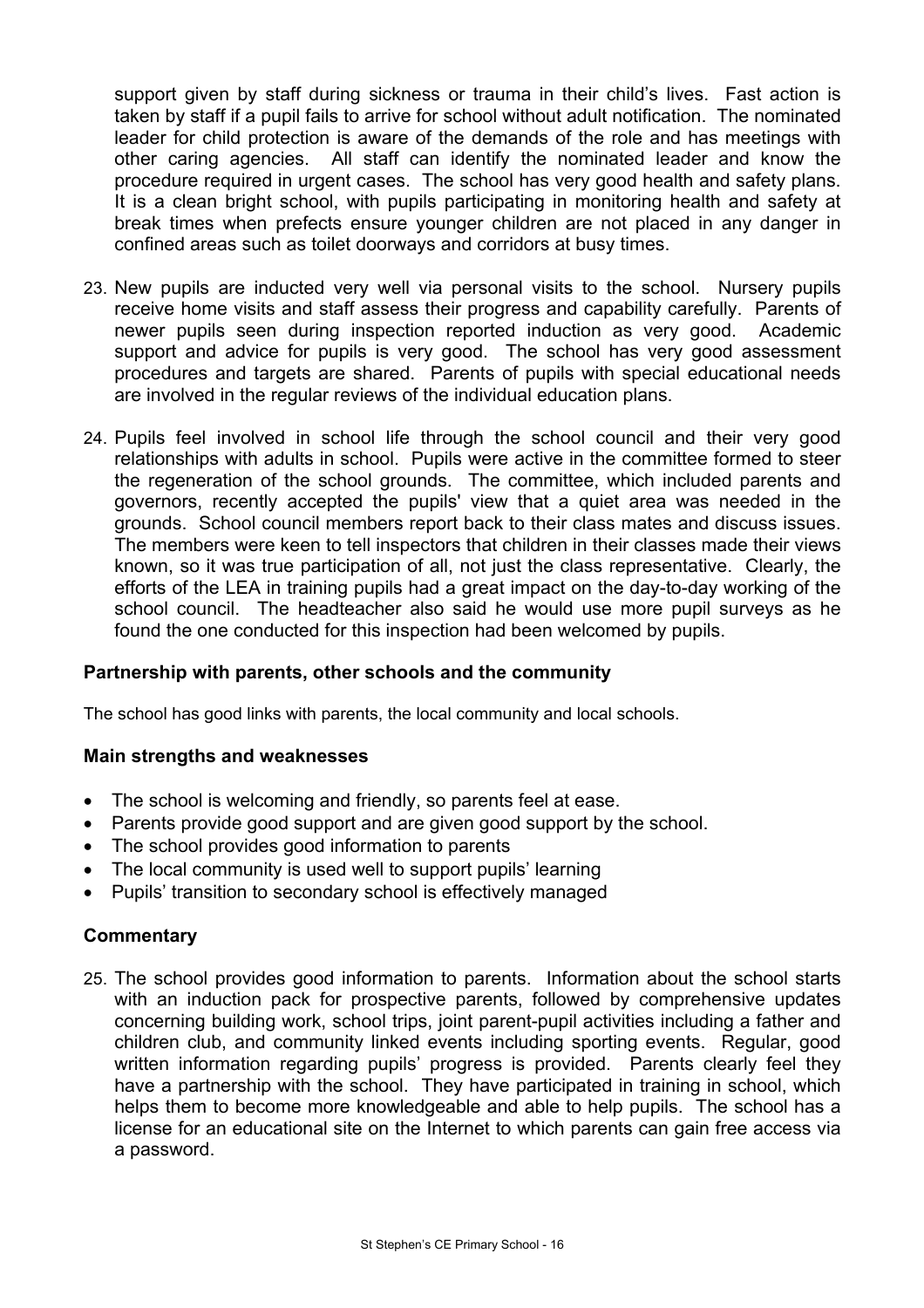- 26. The school's open door policy enables parents to participate in school life. Staff actively seek parents' views at both informal and formal meetings, and the headteacher is always available to discuss any issues. All staff do everything they can to deal with problems. Parents' comments indicate that some concerns about occasional bullying were swiftly and effectively dealt with.
- 27. The school has strong community links. These include visits to a local residential care home, public shared singing at the town market hall, visits to a temple, support from local businesses and the link with the church, which is a particularly strong and effective feature and a big part of the school's life. The school also integrates well with the community via its 'Surestart' parents' groups which are hosted in school buildings. These support both parents and the wider community.
- 28. Pupils' move to secondary schools is effectively managed. Parents of older children who had now moved from this school to the four main secondary schools in the area reported that the change was handled well for pupils and parents. The school holds information exchange meetings with new school staff and pupils go on taster days and other events at their new schools before the start of the new academic year. Year 6 pupils were keen to move onward despite having reservations about leaving what they felt was a happy and nice school. Teachers also meet to exchange educational data to aid transition. The move is seen by Year 6 pupils as exciting, not frightening, due to the efforts of teachers in preparing them. Partnership with local clusters of schools contributes very well to the breadth of pupils' experience, especially in sport and new thinking about the curriculum.

# **LEADERSHIP AND MANAGEMENT**

Leadership and management are good and the quality has improved since the last inspection. The governors offer good service to the school and the curriculum managers are contributing effectively to raising standards. The headteacher leads well and has created a very effective team which is committed to improvement.

# **Main strengths and weaknesses**

- The headteacher is clear-sighted and he communicates very well with the school's partners
- The governing body knows the school well, is energetic works hard to improve the school
- Subject co-ordinators are well organized, monitor outcomes very well and have achievable action plans.
- The SENCO does not have the opportunity to monitor pupils at work in the classroom to ensure that provision is appropriately allocated.
- Strategic planning by the school does not focus sufficiently on whole school priorities for improvement in standards and quality
- The administration of the school, including its financial management, is good

# **Commentary**

29. The headteacher plays a key role in creating an optimistic, child focussed sense of purpose within the school community. He has helped pupils, parents and teachers to reach a common understanding of the school's aspirations. He has had a considerable impact since his appointment. The school's strength lies in its partnership with all those involved in its day-to-day life, its commitment to inclusion and the enthusiasm with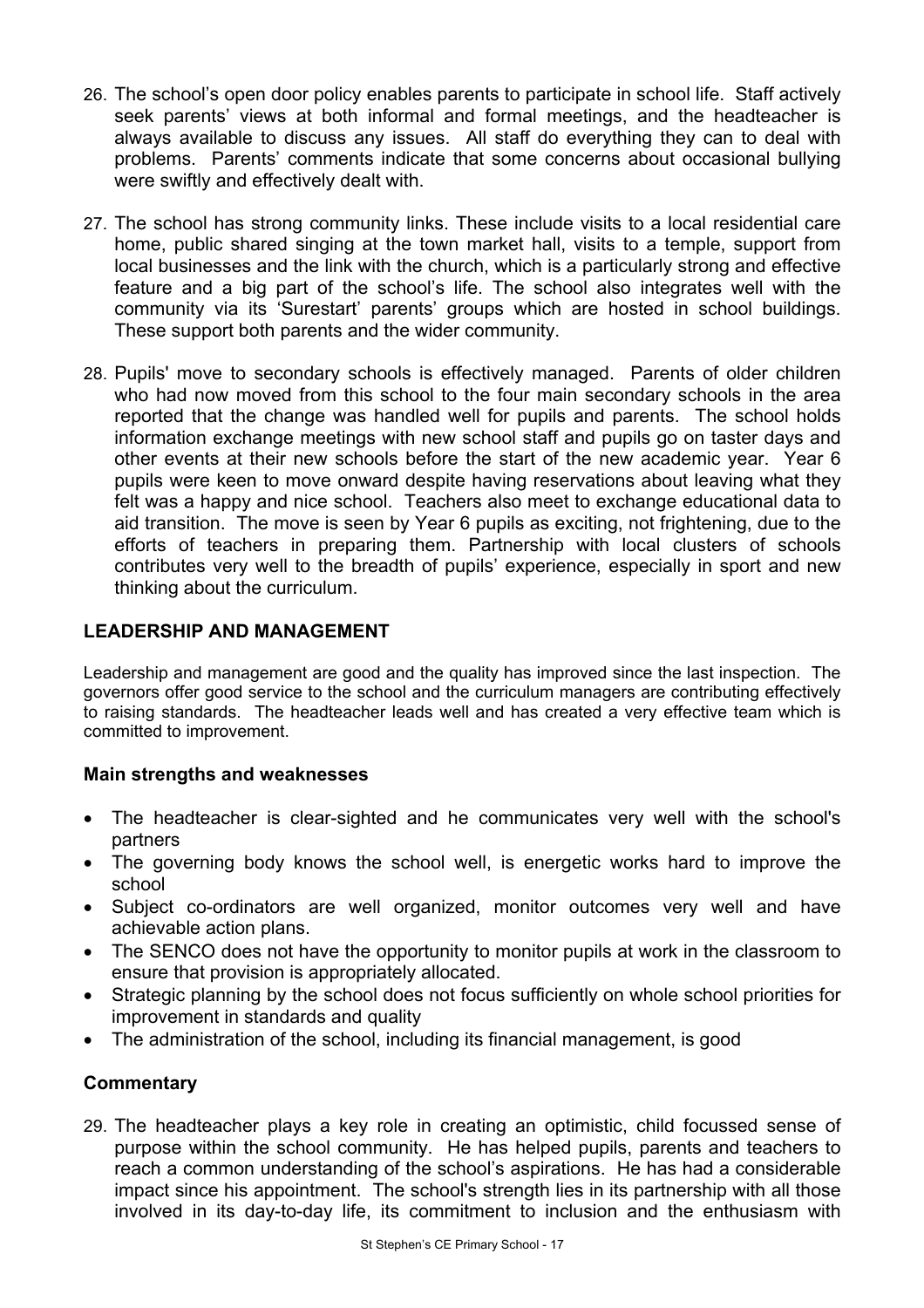which it seizes worthwhile educational opportunities associated with a broad curriculum. The school has a very strong shared ethos based on Christian values. The coordinators are working well together and are making an increasing contribution to the quality of education. The local education authority has provided the school with good support over the past few years.

- 30. The school's strategic plan has provided a useful consolidation of subject based action plans. However, it is not tightly focussed enough on whole school priorities. Although pupils achieve well, the school still has well below average standards in English and mathematics, which need improving. It does not clearly identify the key priorities which the school community needs to improve and what impact, perhaps measurable, the actions taken to effect these improvements will have on standards. It is not based on a sound enough evaluation of current strengths and weaknesses in standards and quality. However, the school does make very good use of data to analyse the progress of pupils from different groups and backgrounds. This information is well used by co-ordinators and teachers to set targets and to identify strengths and weaknesses.
- 31. The school has achieved staff stability over the past two years. Subject leaders are working closely together to develop a strong, lively curriculum, though links between curriculum areas are at an early stage of development. Monitoring arrangements are working well and co-ordinators make good use of sampling pupils' work and analysing assessment information to improve standards in their subjects. The programme for monitoring subject teaching by co-ordinators is about to be extended. Special educational needs and early years provision is well managed and there is good governor involvement. However, the SENCO does not have sufficient time to monitor work in the classroom and to ensure that individual education plans for special educational needs are available for all those pupils, struggling to reach the nationally expected standards, who may require them.
- 32. The governing body is very involved in the work of the school and well aware of the school's academic weaknesses. They are very involved in the drive for improvement. They are hard working and give the school good support. They have good links with the subject co-ordinators. The school community is close and governors make a strong contribution to the very good relationships between all of its members.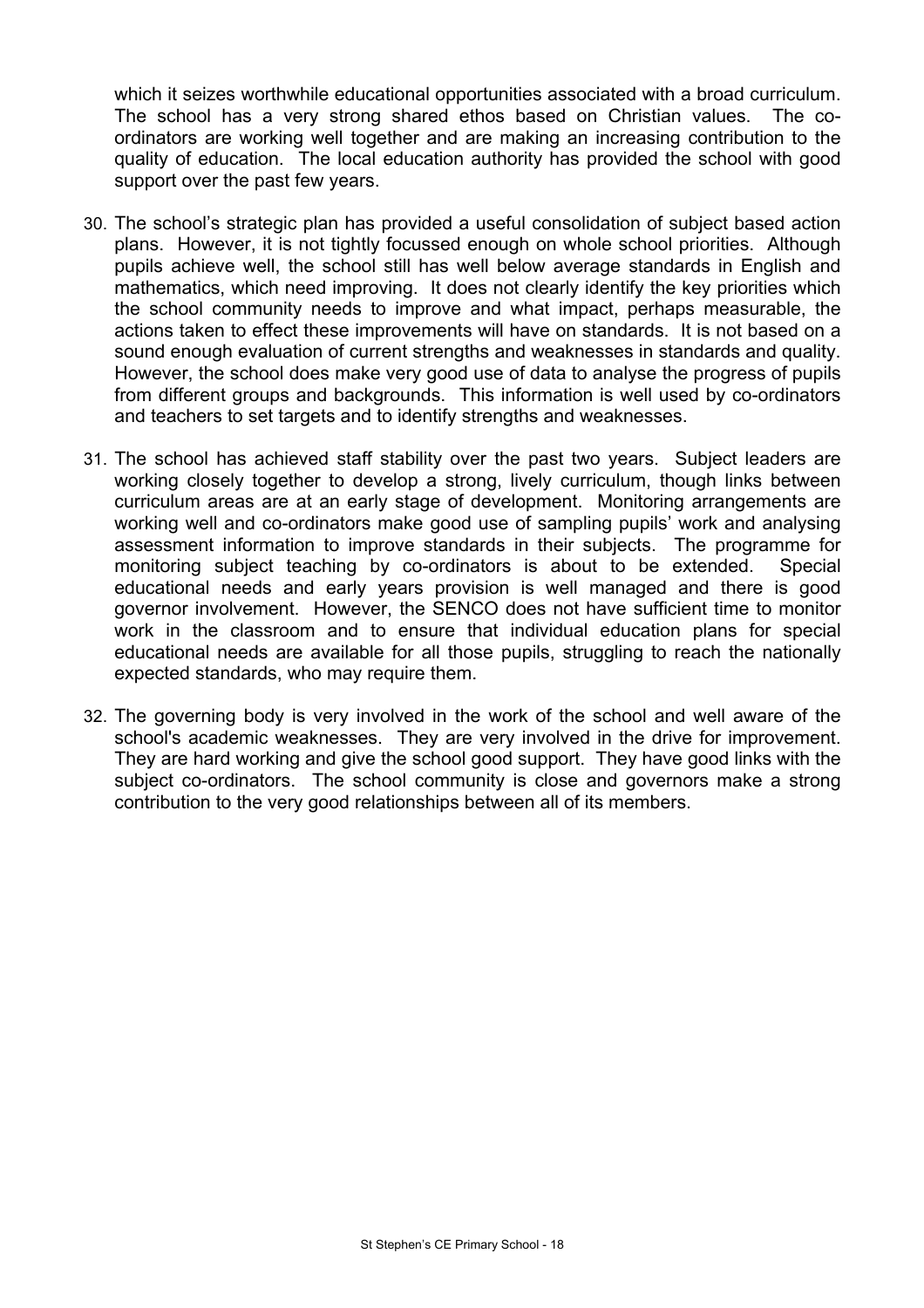## *Financial information for the year April 2003 to March 2004*

| Income and expenditure $(E)$ |          | Balances (£)                        |          |
|------------------------------|----------|-------------------------------------|----------|
| Total income                 | 487.460  | Balance from previous vear          | $-2.813$ |
| Total expenditure            | 490,273  | Balance carried forward to the next | 7,858    |
| Expenditure per pupil        | 2,587.19 |                                     |          |

33. Prudent financial planning and secure management and monitoring of budgets help the school to meet its targets for development and educational priorities. The school has done well to recover from a deficit budget situation. Decisions on spending and allocation of resources are made with a good appreciation for the principles of best value. The school's administrative officer provides good support. The weakness identified in the last report associated with ineffective co-ordination of English has been remedied. The new English co-ordinator is offering very positive leadership in all aspects of the subject. Leadership and management have improved since the last inspection.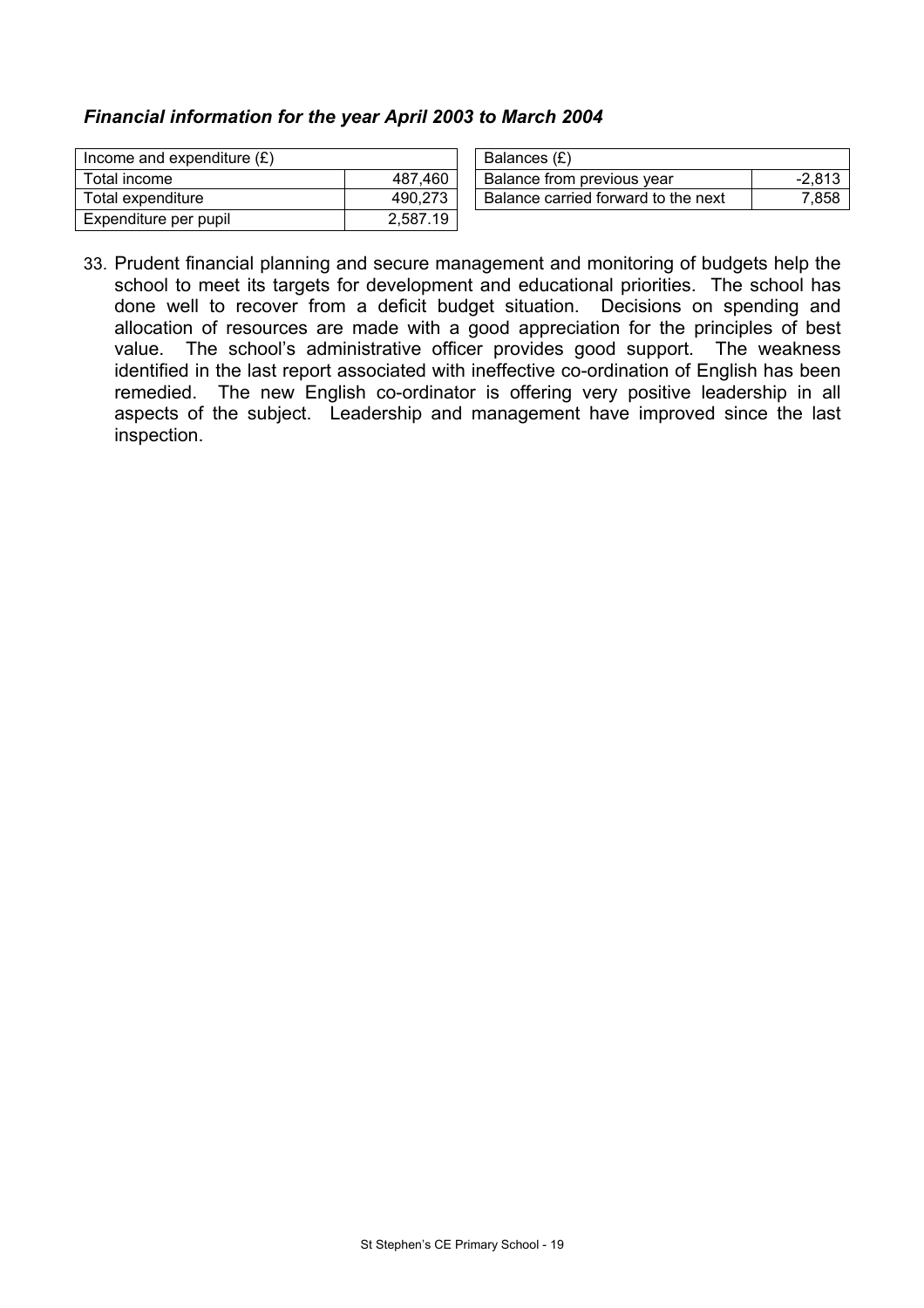## **PART C: THE QUALITY OF EDUCATION IN AREAS OF LEARNING, SUBJECTS AND COURSES**

# **AREAS OF LEARNING IN THE FOUNDATION STAGE**

- 34. Provision for children in the Foundation Stage is good and has improved since the last inspection. The children enter the school just after their third birthday when they join the nursery. They join the reception class at the beginning of the autumn term or after Christmas depending on when they are five. When children join the Foundation Stage, their attainment is very low when compared with national expectations, particularly in speaking and listening skills. Many children have a restricted vocabulary, their language construction is immature and they have problems communicating. There are also about a quarter of pupils for whom English is not their home language. The children like coming to school and engage with enthusiasm in the good range of activities provided for them. They quickly learn the routines on entering school, behave well, and enjoy trying new experiences. As they grow in confidence their desire to learn is stimulated and their rate of progress accelerates.
- 35. By the time the children move into Year 1, although the majority remain well below national expectations in all areas of learning, good provision in the nursery and reception class enables the children to achieve well, make good progress and become eager learners. Children with special educational needs are identified early and their needs are well met so that they make good progress and achieve well. The children whose home language is not English also progress well and the majority reach an early bilingual stage by the time they leave the reception class.
- 36. The quality of teaching is good in all areas of learning. The teaching of basic skills is thorough and results in the good progress seen in the early stages of learning reading, writing and number. There is a good balance between adult directed and child chosen activities. The classroom assistants effectively support individual and group activities. Good arrangements check what the children know, understand, and can do and the information is well used to plan the next steps children need to take in their learning.
- 37. Parents and carers have good opportunities to discuss with staff any problems that arise on a day-to-day basis. The parents' notice board gives good information about the topics that the children will be covering. Before the children come into school the teachers make home visits and this helps the children to get to know the adults before they start on a formal basis.
- 38. The Foundation Stage is well led and managed. The teacher in charge has a clear vision of how planning can be further developed to promote the progress of the children, especially in the development of the provision and curriculum for outdoor play. Since the last inspection there has been good improvement in the level of staffing and the teaching and learning resources have been extended and developed. However, the teaching assistants' time now needs reorganising to ensure greater continuity of coverage and to enable the support staff to participate in planning. At present the timetabling arrangements for the two classes are insufficiently flexible and the teachers have to work very hard to ensure that the children have good access to all of the learning activities provided.

## **PERSONAL, SOCIAL AND EMOTIONAL DEVELOPMENT**

Provision in personal, social and emotional development is **good.** 

#### **Main strengths and weaknesses**

- The children quickly develop a good understanding of how to behave and look after themselves in school
- Relationships are well developed between the adults, the children and their class mates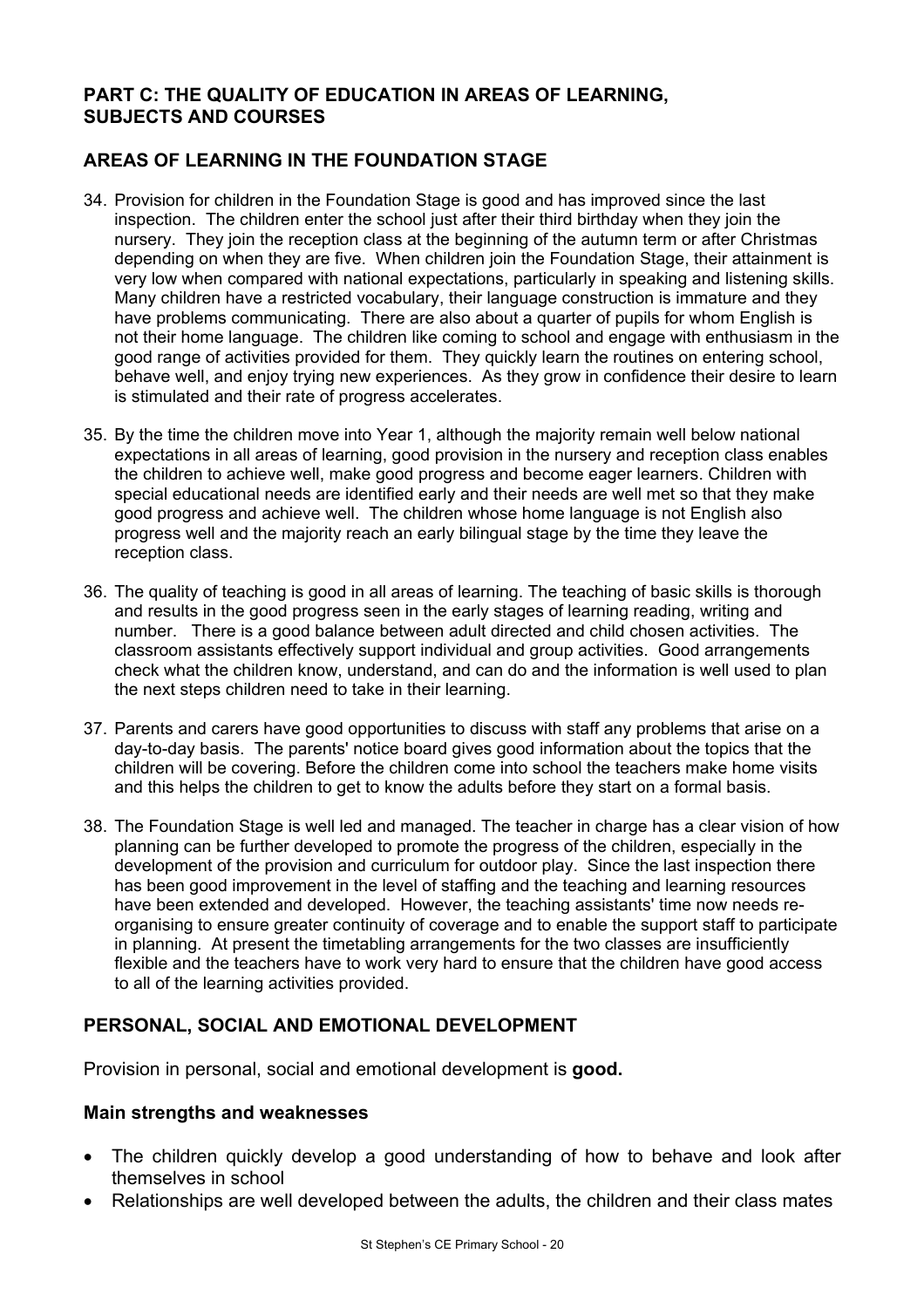## **Commentary**

39. The children settle happily and confidently when they come into school because the adults make sure that the children have a clear understanding of what is expected of them. The children develop positive attitudes to taking care of themselves and to learning. They know the routines well on entering the classroom, for example putting away their belongings and in the reception class marking their names with the dinner or sandwich symbols. The adults have consistently high expectations that the children will behave well and be thoughtful towards each other. Good relationships develop between the adults in the reception class and the children. The children are beginning to speak confidently to adults and each other. Their personal and social skills are developing well because they are provided with good opportunities to work and play together and to reflect on the effect of their actions on others.

## **COMMUNICATION, LANGUAGE AND LITERACY**

Provision in communication, language and literacy is **good.**

### **Main strengths and weaknesses**

- From a very low base the children achieve well in learning the basic skills of speaking and listening, reading and writing
- A very good range of activities are provided for the children to develop language
- Complicated staffing arrangements mean that teaching assistants are not always able to take part in the planning for the activities

- 40. The children are given good opportunities to respond to events in stories, and their vocabulary is developed and extended well through question and answer sessions. There is a good range of role-play opportunities for the children to use although these are more limited in the outdoor area. Adults often make good quality interventions to promote the children's understanding and vocabulary in play scenarios such as the bank in the reception class and when the children are thoroughly washing the babies in the nursery; this encourages and develops confidence in speaking and listening. The children's early reading skills are developed well because they are given good opportunities to respond to events in stories, share books and they receive clear teaching of the sounds that letters make. By the end of the reception year a small number of children read simple books and are able to retell stories they have read. There is an effective home -school reading partnership, which has a positive effect on the achievement of the children in learning to read.
- 41. Writing skills are taught systematically and carefully so that the children learn to form letters correctly as well as learning to write and spell a basic vocabulary of key words. The most able children can write with confidence and enjoyment in their ability to build words for themselves however the majority of the children remain well below national expectations in writing by the time they leave the reception class. At present the timetabling arrangements for the two classes are not sufficiently flexible and the teachers and other adults have to work very hard to ensure that the children have good access to all of the learning activities provided and that adults are clear about planning.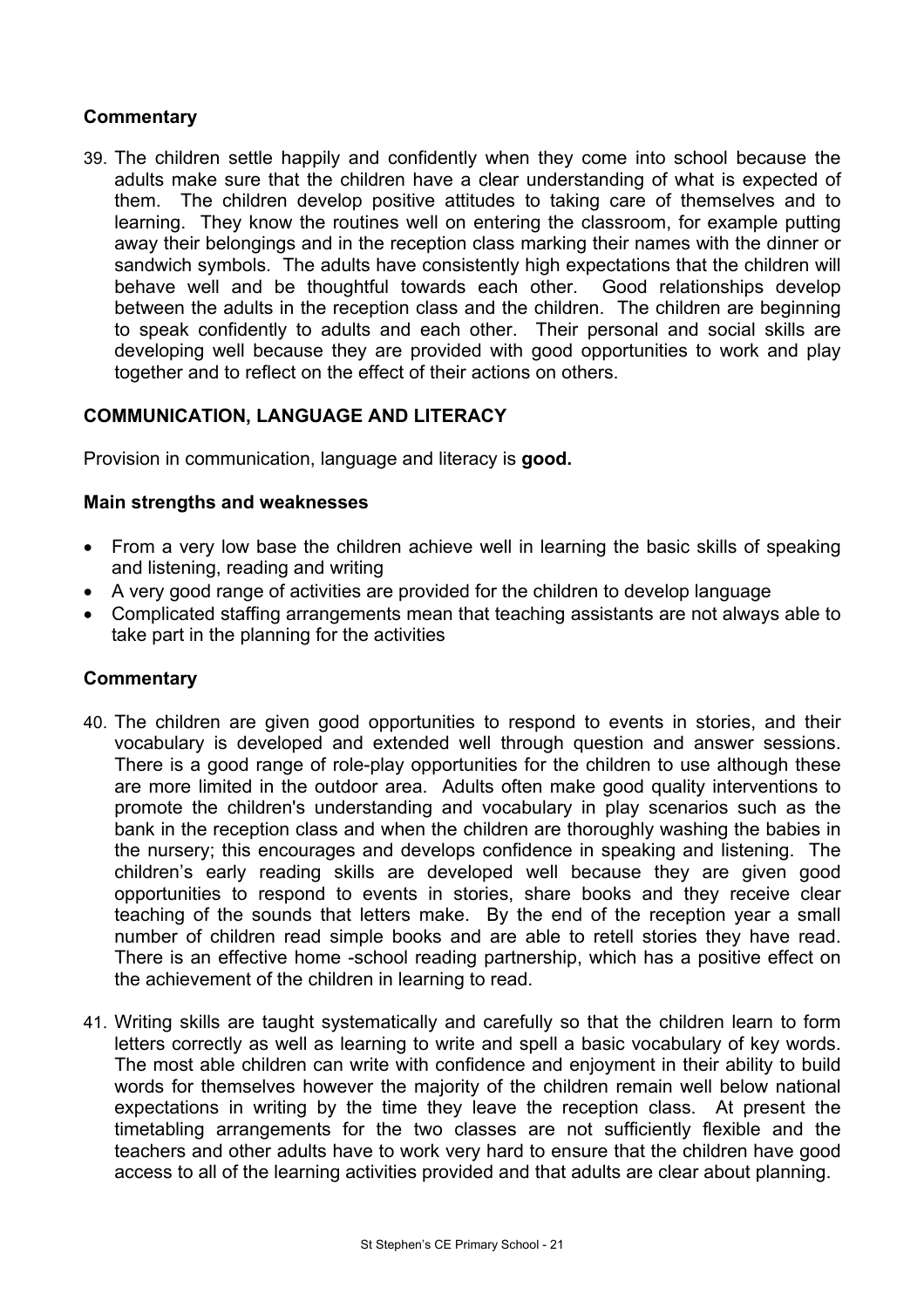# **MATHEMATICAL DEVELOPMENT**

Provision in mathematical development is **good.** 

### **Main strengths and weaknesses**

- Children start from a very low base in mathematical development but achieve well in learning the basic skills of counting, recognising and ordering numbers
- Learning in this area is made interesting through the use of a good range of activities

## **Commentary**

42. A good emphasis on the correct use of language enables children to acquire new words to use in number activities and helps to ensure that they make good progress in gaining mathematical understanding. The teachers use the children's natural enthusiasm for counting and using numbers. However although the children achieve well against their prior attainment progress is slow in this area of learning and there has to be much repetition of work in order for the children to gain the necessary knowledge and understanding of numbers. A small number of the children can count and recognise numbers up to twenty, and a few know numbers beyond. The more able children are learning to add two numbers together. By the end of the reception year children are developing a basic vocabulary to describe mathematical features of patterns and the properties of a range of two and three-dimensional shapes.

## **KNOWLEDGE AND UNDERSTANDING OF THE WORLD**

Provision in knowledge and understanding of the world is **good.** 

#### **Main strengths and weaknesses**

- The children achieve well because the teachers plan interesting and enjoyable learning activities
- The children are making good progress in learning to use computers

## **Commentary**

43. The teachers' planning ensures that there are good opportunities for the children to experience each of the strands within this area of learning. The children use the computer confidently to support their learning and can point, click and drag items for example in finding shapes and moving them to the correct part of the screen. Great interest develops as the children construct a marble run working well together. More able children draw a map to show the route of a running marble. Visits out of school are arranged giving children experiences of travelling by bus and visiting local parks. The fire service provides an exciting glimpse into the life and work of a fire fighter. The children learn about and participate in the faith and customs of Christianity and experience Divali and Chinese New Year. The children have a good sense of their own identity as part of a family, classes and a school and have opportunities to reflect, for example, about what makes them happy or unhappy.

#### **PHYSICAL DEVELOPMENT**

Provision in physical development is **good.**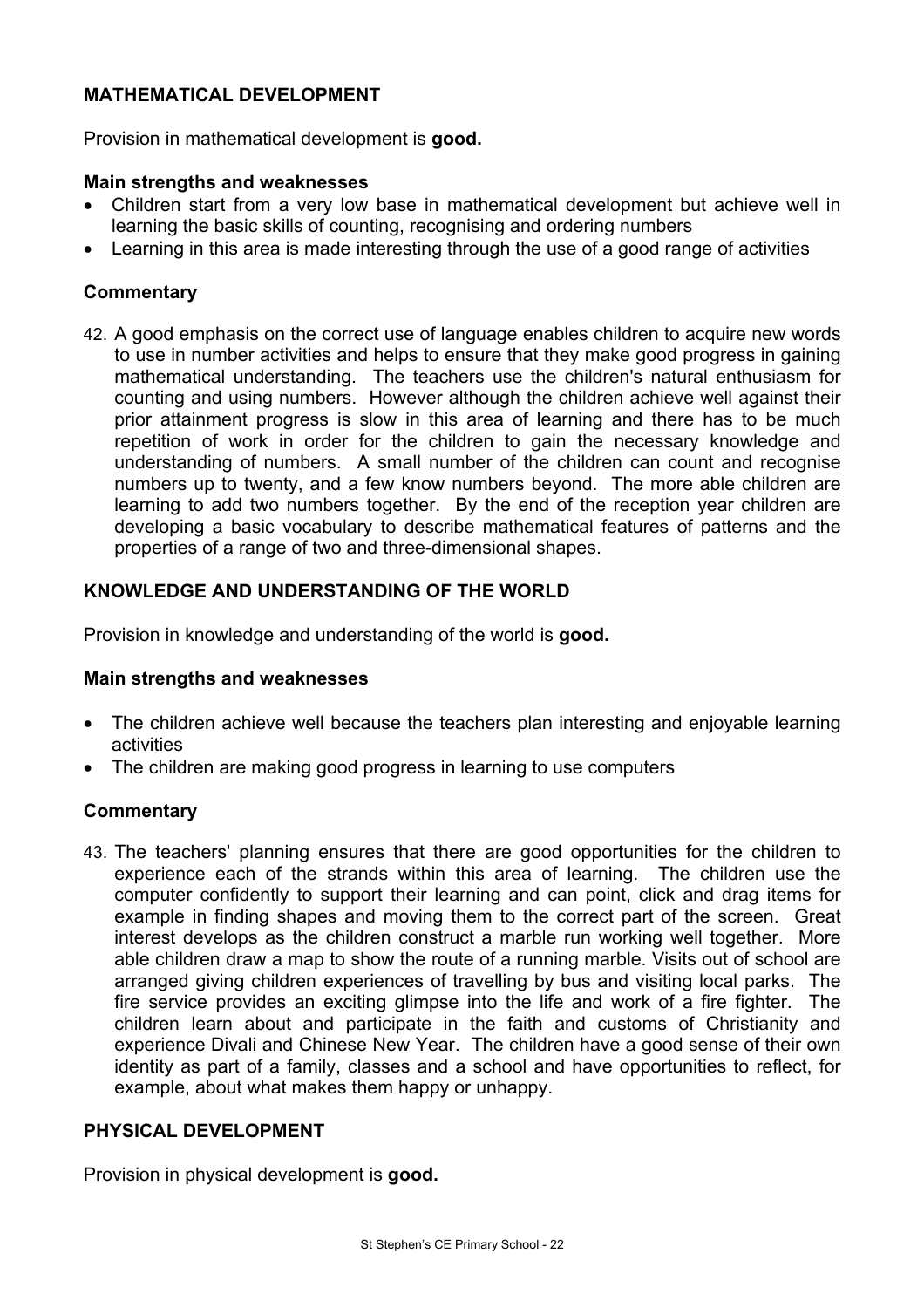## **Main strengths and weaknesses**

- The children have good opportunities to develop both fine and large movement skills through a range of activities
- The children attainment is close to national expectations by the time they leave the reception class

## **Commentary**

44. The children develop good fine motor skills when using pencils, scissors and paint brushes. They use them with care and precision and have opportunities to develop fine manipulative control by completing jigsaws and using construction kits. The adventure area in the main school playground provides them with facilities for climbing, clambering and crawling. In the smaller Foundation Stage outdoor area the children enjoy using wheeled toys and they steer, scoot and pedal enthusiastically showing a good sense of space and control. Overall, the children achieve well because the teachers plan the learning activities well; however, the small size of the fenced area limits the opportunities for the children to explore independently. Good use is made of the Red Room for using indoor climbing equipment.

### **CREATIVE DEVELOPMENT**

Provision in creative development is **good.** 

#### **Main strengths and weaknesses**

- Resources especially indoors are well prepared and provide a good range of activities enabling the children to attain standards that are close to national expectations
- Creative opportunities outdoors are restricted because of the limited outdoor play equipment

#### **Commentary**

45. The children have good opportunities to use a wide range of media, and sand and water are available on a regular basis. The children greatly enjoy painting; they love using thick paint and different colours to create patterns and faces. They join in singing and musical activities with enjoyment, knowing a good range of songs. Mardi Gras was celebrated in style in the nursery with pancakes and a lively procession of the adults and children in masks, playing instruments and dancing their way along the corridor. Good use is made of the role-play areas (at present a shoe shop, bank and home corner) to develop children's language and social skills through talk and related activities. The teachers provide a range of creative activities in the outdoor area but opportunities for the children to explore outdoors creatively, imaginatively, and independently are limited.

## **SUBJECTS IN KEY STAGES 1 and 2**

## **ENGLISH**

Provision in English is **good.** 

#### **Main strengths and weaknesses**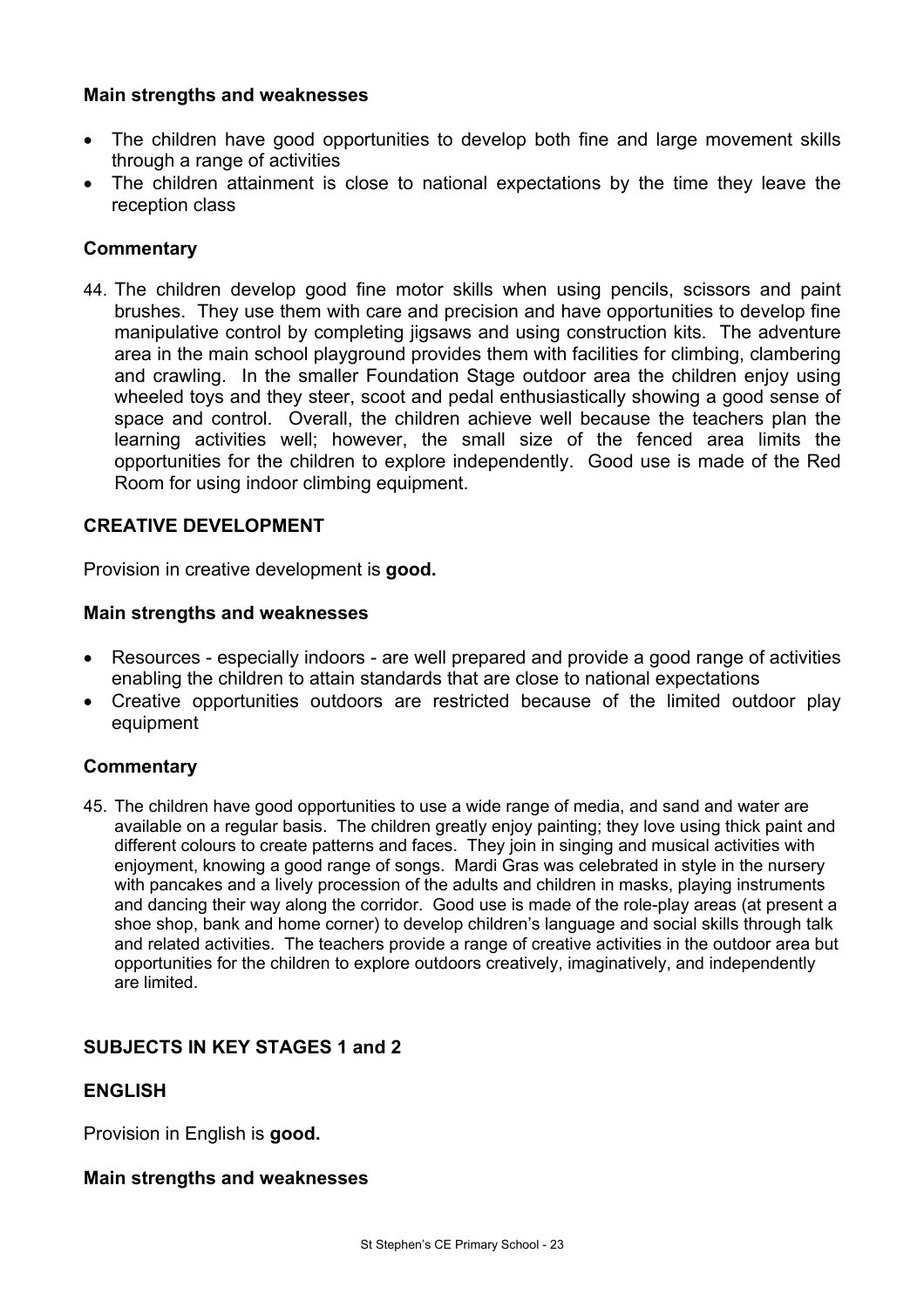- Standards in tests are improving but are consistently well below national averages in Year 2 and in Year 6.
- Throughout the school, pupils of different abilities achieve well.
- Pupils benefit well from national support programmes.
- Teachers assess work carefully so that they have an accurate picture of the strengths and weaknesses of their class.
- Work matches ability well but there is not enough time given for independent learning.
- The subject is well managed and all teachers are well trained, confident and have a good knowledge of the subject and the way pupils learn.
- English is not used purposefully enough across the curriculum to develop and consolidate skills in writing and speaking and listening.

- 46. Standards in Year 2 are well below the national average. The numbers of pupils who achieve the higher levels is also well below average. Inspection evidence shows that compared to starting points in the Foundation Stage pupils of all abilities, including those with special educational needs, are achieving well and have made good progress because they are thoroughly taught and benefit from good levels of adult attention from teachers and classroom assistants. Boys and girls are achieving equally well.
- 47. Standards in Year 6 are consistently well below national expectations but are slowly but steadily improving. The numbers of pupils who achieve the higher levels is also well below average. Inspection evidence confirms that compared to prior attainment in Year 2 pupils are progressing well. Pupils are closely tracked and any shortfall in predicted progress is looked at carefully. Pupils of all abilities and backgrounds are suitably challenged and do well.
- 48. Throughout the school, teachers pay attention to speaking and listening skills by using and explaining unusual and technical vocabulary. However, there is not enough opportunity created for pupils to use this vocabulary purposefully in their own discussion with the class or their peers. Partner work and the use of individual whiteboards for the quick jotting of an opinion are underused. Written work in English books is neatly set out and there is clear progress in the spelling, punctuation and content of the work over six months throughout the school. This is not always replicated in other subjects which depend on written English.
- 49. The basic skills of reading are well taught, so younger pupils, including slower readers, have good phonic skills and make use of context to help them when they are stuck. They are also expected to learn to read and spell essential word list. Older pupils are thoughtful readers and show basic understanding of the text. However, they often need support to appreciate the full meaning as their vocabulary is often limited. A recent investment in new reading materials has increased enthusiasm for reading. At present the school is investigating suitable provision for older boys who are slow to read. All pupils are encouraged to take books home. Many parents support their children at home and the school has planned time to offer more guidance on this matter. The new library is situated in a separate building and it will be a challenge for the school to ensure that pupils have opportunities for independent access.
- 50. Teachers have good subject knowledge and skilfully lead discussions in lessons, making a strong contribution to pupils' spiritual, moral, social and cultural development. Teaching is usually imaginative, so pupils really enjoy the subject and behave very well.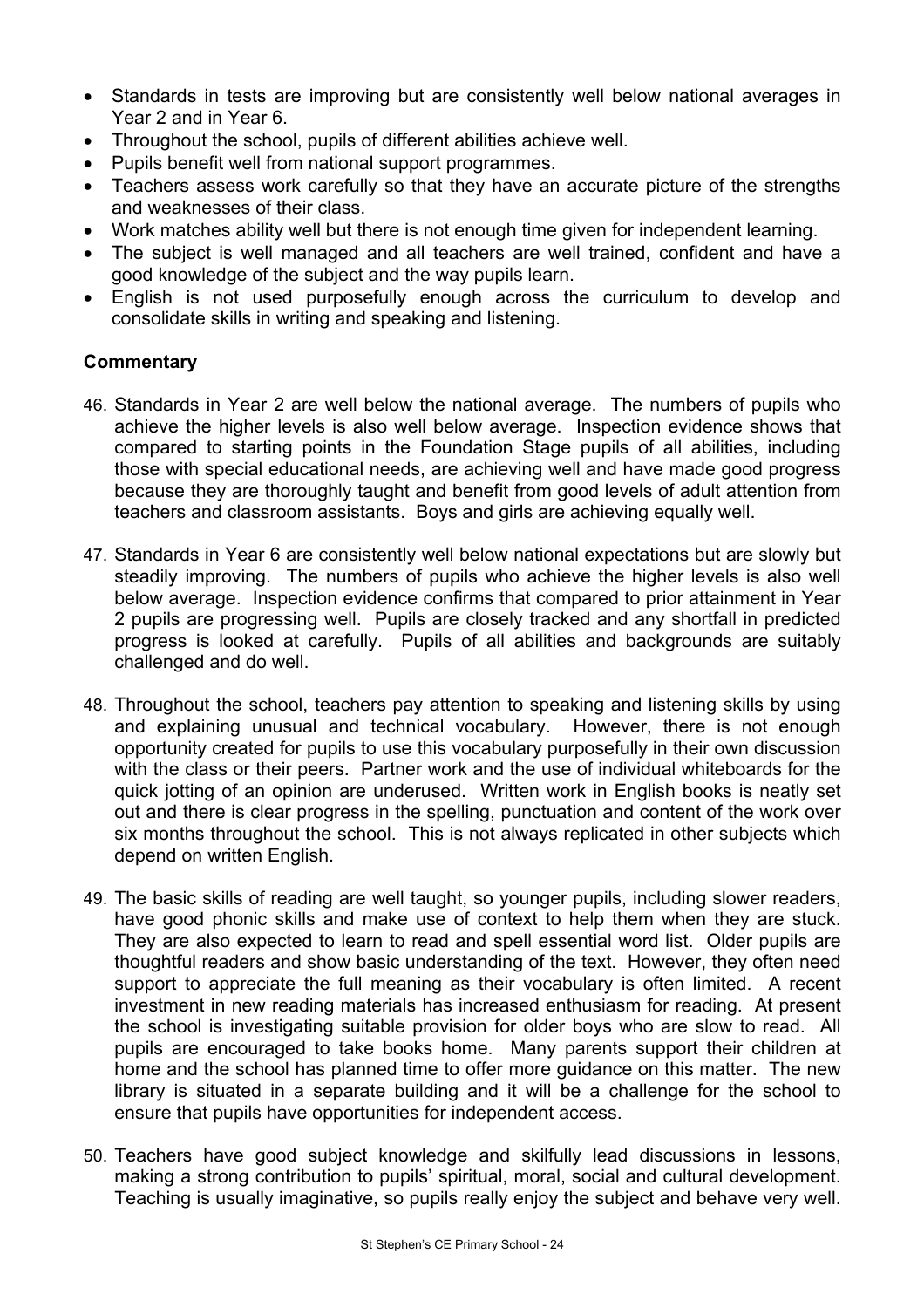Questioning skills are good, so pupils are helped to remember previous learning or draw conclusions from what they know. However, there are not enough opportunities yet for pupils of all abilities to develop appropriate independent thinking skills and sometimes to struggle a bit while they problem solve for themselves.

- 51. Assessment is thorough and is well used to set targets and track pupils. Support programmes are well used to advance progress. Able pupils are identified and are usually offered additional challenge in the class part of the lesson but sometimes their group tasks lack challenge. Pupils with special educational needs are fewer than expected in view of the results. Those who are so identified receive good support alongside other low attaining pupils. Marking is very well done and linked well to the targets.
- 52. The subject is very well managed. The co-ordinator has a clear set of priorities. She successfully tackled the updating of the school's reading. Resources are good. Since the last inspection standards have risen. The percentage of pupils reaching national standards in all aspect has risen most particularly in Year 2 in writing.

## **Language and literacy across the curriculum**

53. The application of English across the curriculum is an area for the school to further develop. In many subjects teachers pay good attention to teaching correct terminology. However, there are not enough opportunities for pupils to use the new unfamiliar terms for themselves. Pupils' written work is often independently produced but does not always match the accuracy and presentation seen in the English books.

# **MATHEMATICS**

Provision in mathematics is **good**.

## **Main strengths and weaknesses**

- Pupils achieve well though results are well below national levels.
- Basic skills are well taught.
- There are very good systems to track pupil's progress.
- Direct teaching and support are often too time consuming, leaving pupils' insufficient time to independently practise and reinforce the skills they have learnt.
- Problem solving work lacks focus and clarity.

- 54. Many positive strategies have been used to raise achievement in mathematics. The results of the national tests, confirmed by inspection evidence, show that standards are well below average by the end of Year 2 and Year 6. The inspection evidence and school data indicate that pupils achieve well and are making good progress by the time they reach Year 6. Pupils with special educational needs are supported well.
- 55. The quality of teaching is good overall. The mental warm up activities are varied and fun. Through them basic skills are constantly reinforced such as number bonds and multiplication tables. In one Year 6 lesson pupils screamed with delight as they tried to beat their teacher in a mental doubling and halving game. Teachers have good knowledge of the numeracy strategy and pupils follow a carefully planned, systematic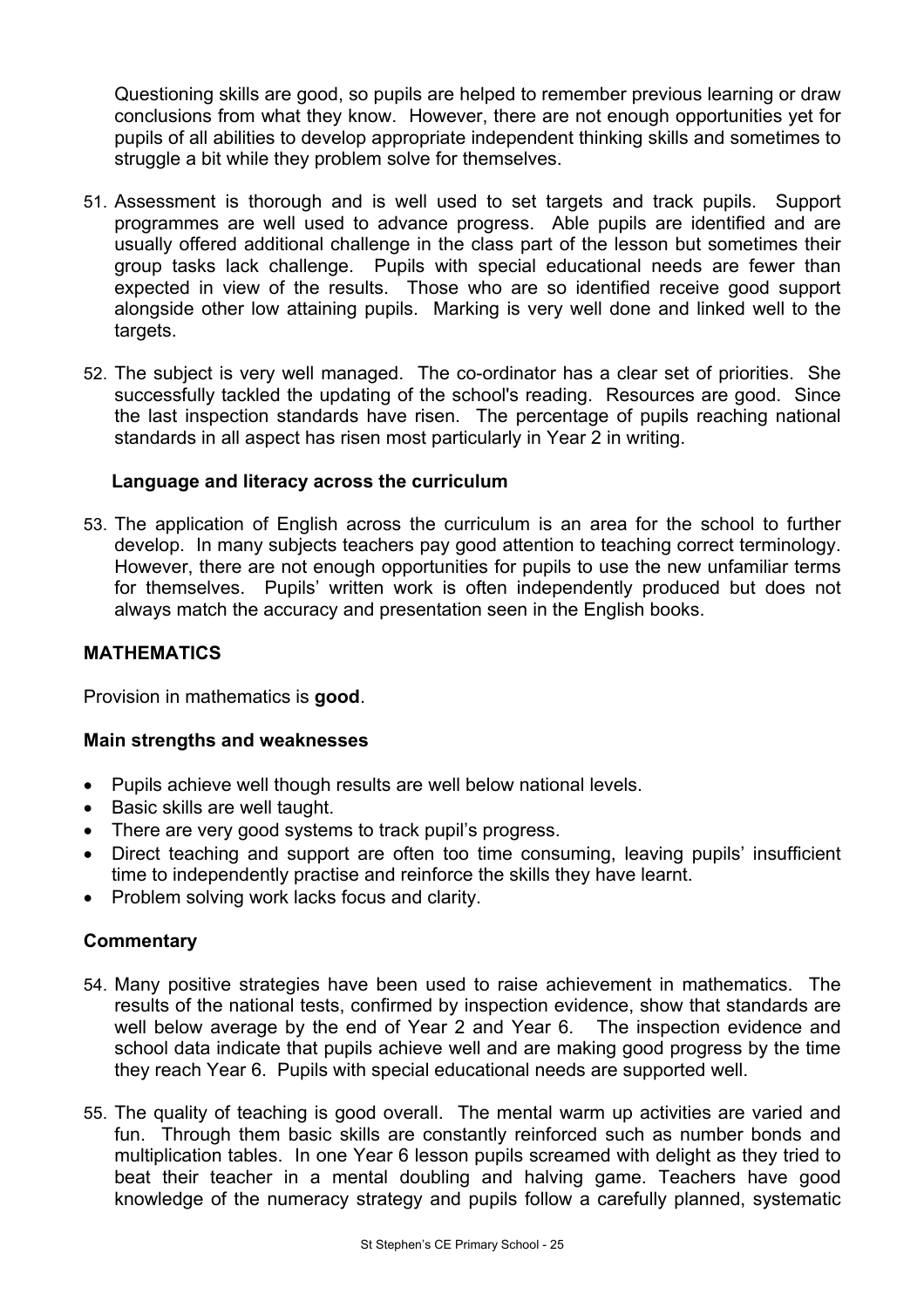programme of work. Number work is very strongly promoted and teachers place great emphasis on developing pupils' mathematical language. The very best teaching is where teachers give clear, direct explanations and instructions and then allow pupils plenty of time to complete the following work in depth. In these lessons all ability pupils have some adult input within their groups, but also have much time to use these skills to reinforce and develop their personal knowledge independently. A very good lesson in Year 2 had interesting, practical demonstrations by the teacher, prior to the pupils completing their own tasks. The activities were very challenging, particularly for the more able pupils, and the exciting practical work meant pupils were absorbed and busy throughout.

- 56. Where teaching is less effective teachers talk for too long during the lesson introduction and do not allow pupils to explain their answers. Pupils become restless and their own written or practical work is rushed or not completed in any depth. Occasionally a group of pupils are guided through every part of the group activity and spend too much time passively listening and inactive, relying heavily on the adult for every decision. Sometimes some groups, often the more able, are left alone throughout a lesson and progress is more limited. There are fewer opportunities for the more able pupils, as a group, to be targeted with high level direct teaching. The school, quite rightly, has identified mathematical problem solving as an area for development but too often these problems need a sharper focus and the outcomes do little to develop learning.
- 57. Assessment and tracking of pupils' learning is very well established. Throughout the school pupils' skills and difficulties are constantly being monitored through testing or marking work and targets for their learning reviewed. Some teachers move pupils within ability groups during lessons when they realise problems are being encountered. In one class, the classroom assistant makes notes for the teacher of pupils' knowledge or difficulties when they are answering questions. Several teachers adapt their lesson plans, or the work for specific groups, in light of achievement in the previous lesson.
- 58. The subject is well led and the co-ordinator is knowledgeable. She analyses the information from tests and assessments in order to identify areas for improvement. She has begun to monitor the quality of teaching and learning in mathematics and has given demonstration lessons for all staff in the school. New resources are now being purchased. The subject has improved since the last inspection.

#### **Mathematics across the curriculum**

59. Pupils occasionally use their mathematical knowledge and skills to support other subjects. In geography, for example, pupils use their knowledge of co-ordinates to plot grid reference numbers. Pupils use graphs to support science investigations and in history they compare the length of reigns of Tudor monarchs; ICT is occasionally used by some classes to support mathematics but overall there is no structured planning to ensure the skills learnt in mathematics lessons are transferred and reinforced in other subjects on a regular basis.

## **SCIENCE**

Provision in science is **good**.

#### **Main strengths and weaknesses**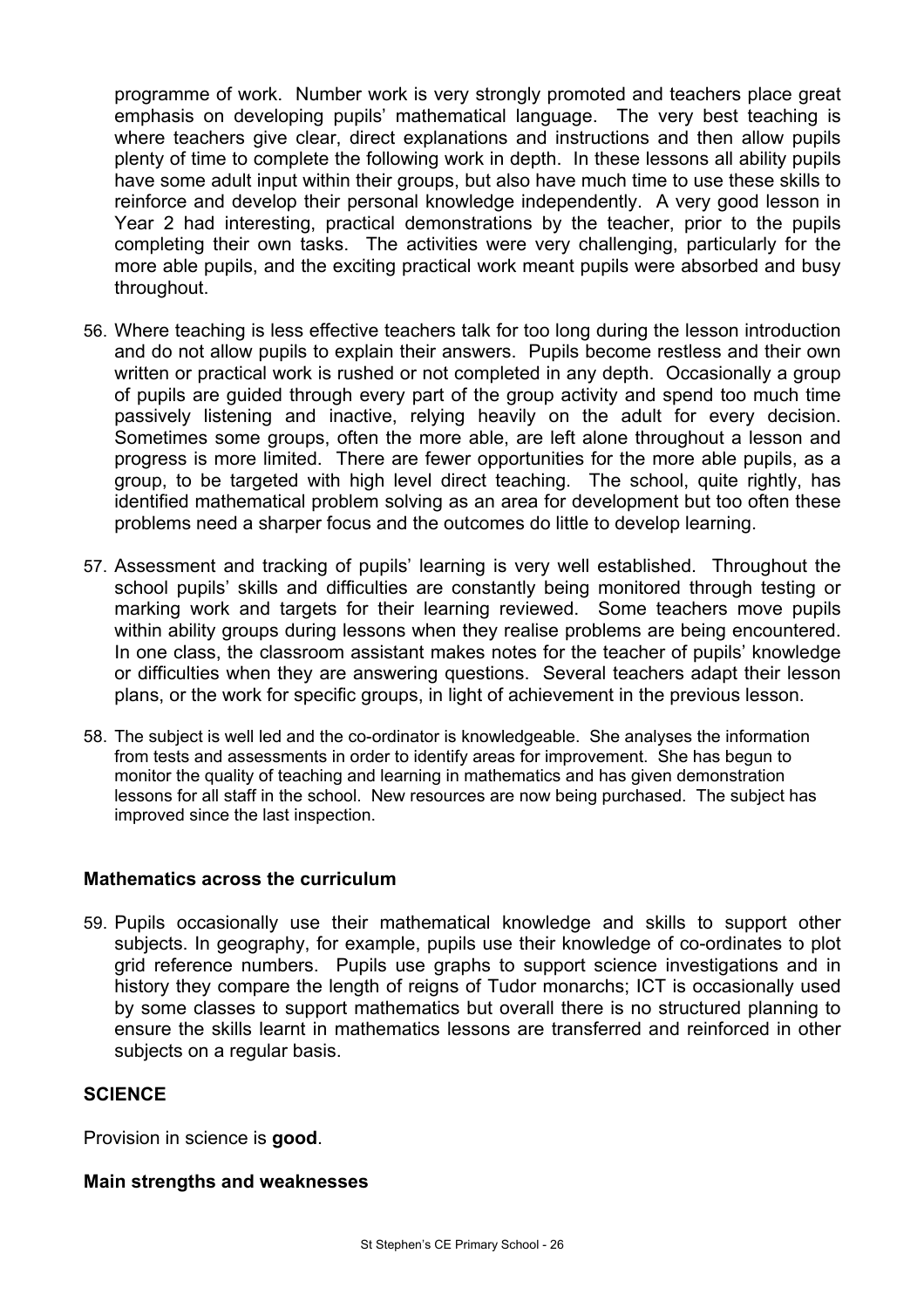- Overall, the pupils achieve well in science.
- Teaching is good: work is well organised and the lessons are interesting.
- Pupils have good attitudes to science and take a pride in their work.
- Pupils do not have enough opportunity to think for themselves and group tasks do not always challenge the more able.

- 60. By the end of Year 2 pupils' standards are below those expected nationally but they achieve well. Their rate of progress increases as they move through the juniors and, by the time they leave the school, they are attaining standards in line with national averages, showing good achievement. There are no differences in the achievement of girls or boys, pupils from minority ethnic backgrounds or those with special educational needs. All pupils have equal access to the science curriculum. Standards have steadily risen over the last three years and provision for science shows a good improvement since the last inspection. The leadership and management of the subject are good; the co-ordinator supports colleagues well and consistently monitors standards to ensure that they continue to rise.
- 61. The improvement in standards is largely due to consistently good teaching. There is a strong emphasis on all pupils acquiring secure scientific vocabulary and knowledge. This is reflected in the good quantity and quality of pupils' recorded work in all year groups. The teachers ensure that pupils work hard and that topics are thoroughly covered. The planned activities are interesting and the pupils clearly become involved in them. For example, in a Year 3 lesson the pupils worked collaboratively to set up their experiments to test how far elastic will propel toy cars. They demonstrated positive relationships and responded to the teachers' expectations regarding behaviour. They thoroughly enjoy their science lessons and are excited by the discoveries they make. Year 2 pupils are delighted at incorporating buzzers and switches into their successful electrical circuits, and in Year 6 pupils enthusiastically relate how vinegar and salts react together to create an exciting volcano effect. The teaching assistants give good support, especially to pupils with special educational needs, enabling them to achieve well against their prior attainment. There is an efficient system of assessment at the end of each topic which helps teachers to accurately gauge pupils' understanding and progress and plan further work.
- 62. Appropriate attention is given to pupils' learning about the difference between harmful drugs and beneficial medicines, as well as the dangers of smoking. Work on the importance of a balanced diet, rest and exercise helps the pupils to develop a positive approach to looking after themselves and living a healthy life. The after-school gardening club is very popular; sunflower and bean seeds are already growing well, enabling pupils to put into practice what they have learnt about the needs of plants for healthy growth. Good use is being made of numeracy skills, with pupils recording findings in tables and graphs as well as using practical skills of measuring length, weight, capacity and temperature. Some use is made of the Internet to investigate scientific topics. In most lessons good opportunities are provided for pupils to predict outcomes and carry out practical investigations. However, teachers do not involve pupils as well as they might in making decisions in their learning, for example, in considering how they could design experiments or solve problems. Pupils are expected to work hard and to record their work carefully but opportunities to sufficiently differentiate between the abilities of different pupils are missed and this is reflected in the similar work that pupils of the same age often produce.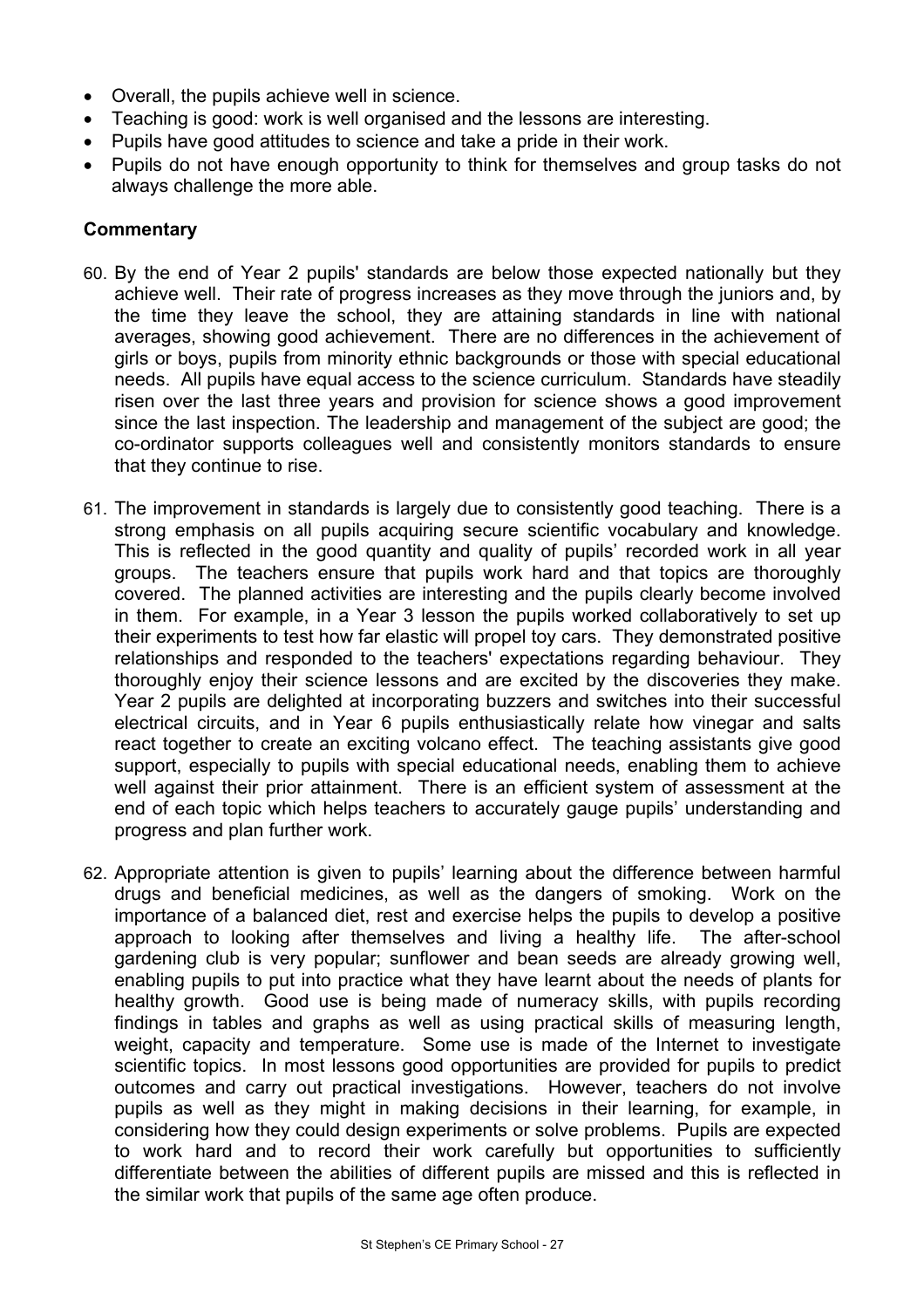# **INFORMATION AND COMMUNICATION TECHNOLOGY**

Provision in information and communication technology (ICT) is **good.** 

### **Main strengths and weaknesses**

- Though standards are below average, pupils achieve well.
- Pupils are confident users of the computers but have limited problem solving skills.
- Skills are purposefully used across a wide range of subjects.
- The subject is well managed and a skills audit has focussed training so teachers are confident.

- 63. Standards in Year 2 are just below average. Younger pupils use word processing programs and improve, save and print their work. They use the computer purposefully, for example, making good copies of their designs in preparation for a future design and technology lesson. They understand the purpose of a database because they use it in a realistic context. Standards in Year 6 are also below average. Pupils are confident users of the computer and are able to use the full range of programs commonly used by their age group. They can use word processing to refine and edit, graphics packages, spreadsheets to display and calculate data and have access to control packages through good links with the secondary school. They have good access to the Internet for research purposes. Pupils, including those with special educational needs, achieve well. Although pupils across the school can use programs well, many are limited in their ability to apply their skills because of a lack of competence in English or mathematics.
- 64. Teaching is good. Teachers are confident. They teach the basic skills clearly and encourage independence. The subject is planned very well so that skills are developed in a suitable context across the subjects of the curriculum. In a Year 2 lessons pupils were taught very clearly so shape tools were selected appropriately to create a design. This purposeful teaching continues with older pupils. In Year 5 pupils make good use of a spreadsheet to assess the feasibility of a proposed school trip. They calculate costs for all elements of the trip including entry fees, burgers and rides. However, they find the transport costing difficult because their understanding of division is not secure enough. Teachers are assessing pupils' capabilities well within lessons and make good use of national guidance for this purpose. Teachers used interactive whiteboards effectively to enhance their lessons.
- 65. The subject is well managed and the subject action plan is well thought through and manageable. The co-ordinator has conducted a thorough audit so he knows which aspects need further support and has provided very focussed training for school staff. The school has obtained a special license so that parents have free Internet access to an educational site. Resources for the subject are good. There are computers in all classrooms as well as in the suite. The three interactive whiteboards are used well by teachers for demonstration purposes. Provision has improved since the last inspection and the use and application of the subject has improved. The ICT governor is aware of the benefits of new technology as a teaching tool and is keen to support the subject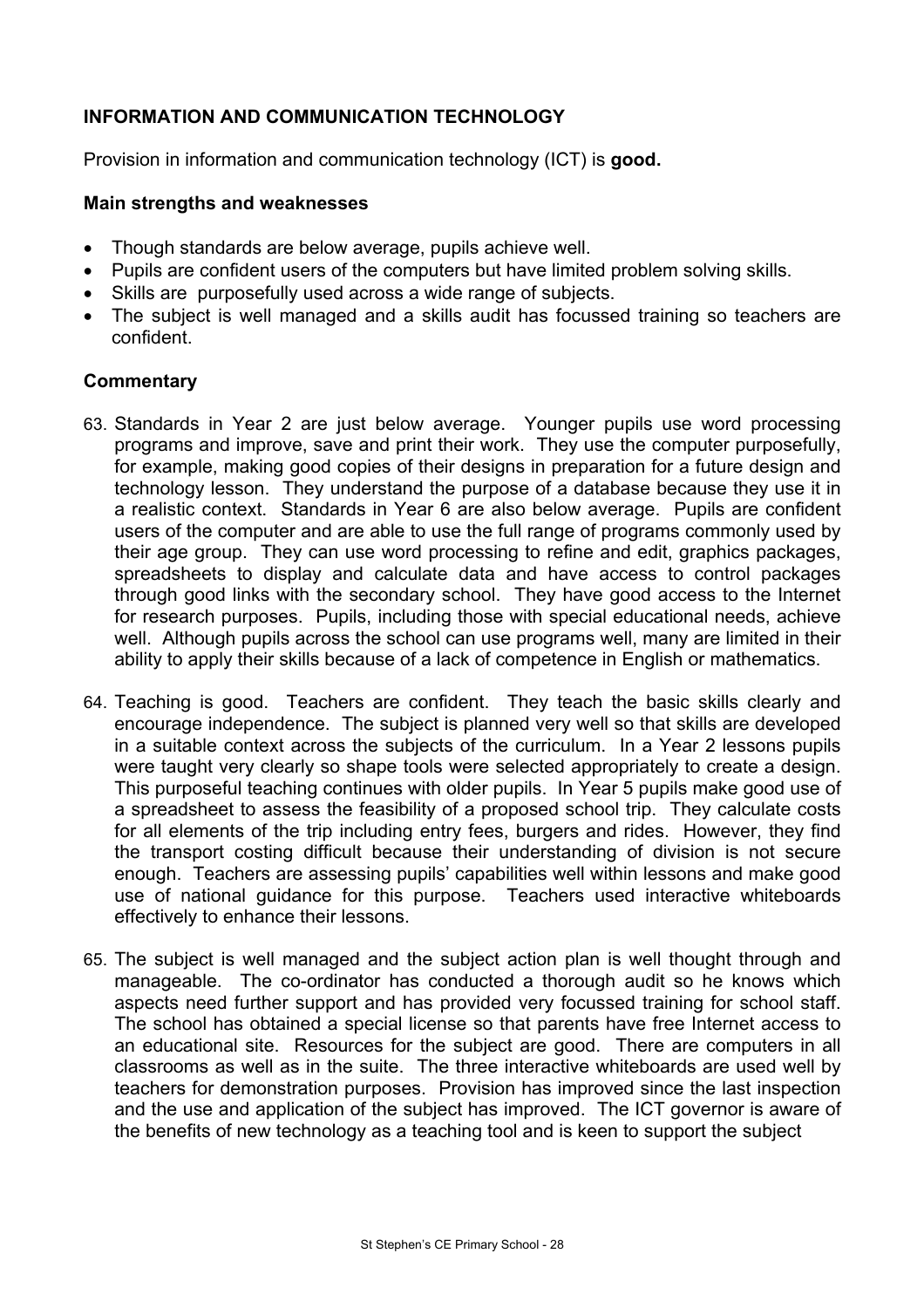## **Information and communication technology across the curriculum**

66. Opportunities for pupils to use ICT to support their learning in other subjects are developing well. They use the research capability of the Internet to further their knowledge when studying subjects like history and geography. In mathematics, data handling capabilities are gradually developing, though applying mathematics to problem solve is difficult for many pupils. Word processing skills are well developed and most pupils are confident when using the computer for graphics work.

## **HUMANITIES**

67. In humanities, three lessons were seen in geography and religious education but none in history. Pupils' books were scrutinised and planning was examined in all subjects. In the humanities in general work is considerably enhanced by the range of visits made. These include residential opportunities for all but the youngest pupils in the school. There is insufficient evidence to make secure judgements about standards and the quality of provision in **history**. There are very few historical displays around the school and only a little work available for scrutiny. The work seen was of a reasonable standard, but written work was often careless and not well presented. Planning indicates satisfactory coverage of the subject.

## **Geography**

The provision in geography is **good.** 

### **Main strengths and weaknesses**

- The presentation of work, spelling and punctuation is not as good as that found in English books.
- Pupils are taught mapping skills well.
- Learning in geography is enhanced through the good range of visits.

- 68. Though pupils enjoy the subject and achieve well, standards are below national expectations. Pupils cover a wide variety of topics in geography. Mapping skills are strongly promoted. Even pupils as young as Year 1 are encouraged to look at maps of the World and Great Britain to determine the best means of transport between different destinations. Older pupils use a wide range of ordnance survey symbols to create their own maps of settlements. They are able to explain physical geographical features which determine where settlements would be situated, and show an awareness of the purpose of roads and other transport systems. Teaching is thorough and sometimes exciting, for example for Year 1 pupils who were offered an inspiring range of materials to make Mexican masks as seen in their 'Barnaby Bear' video. The presentation of work in pupils' books, however, is often unsatisfactory. The handwriting, language and punctuation skills taught in English lessons are not always in evidence when pupils record their own work. Work is often untidily stuck in and incomplete.
- 69. The good range of visits undertaken by the pupils, particularly the residential trips, does much to enhance the pupils' appreciation of both their locality and the wider world. Year 1 pupils appreciate the amenities available within their immediate locality, while older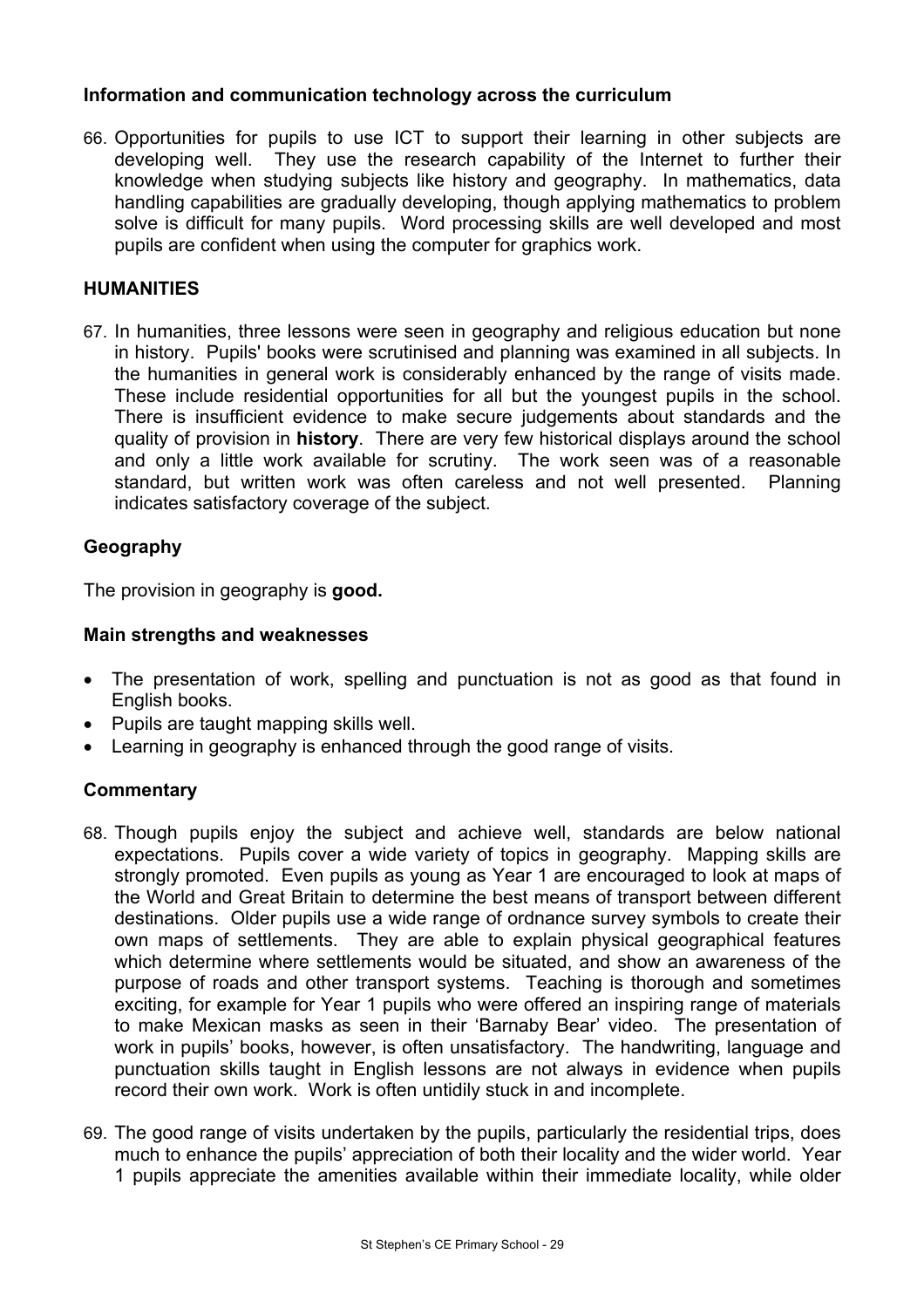pupils have the chance to appreciate the physical features of Wales on one of the residential trips.

70. Leadership and management of the subject are satisfactory. The new co-ordinator is developing resources and has an action plan for future improvement. She monitors planning and does some assessment to ensure a good level of consistency across the school. Computers are used to gain information from the Internet but there is a lack of software to support learning in the subject.

### **Religious education**

The provision for religious education is **good.** 

#### **Strengths and weaknesses**

- Moral values and the Christian ethos of the school are very strongly promoted.
- Teachers provide a variety of suitably interesting work.
- There are limited opportunities for pupils, particularly younger ones, to celebrate other religions in depth.

- 71. From the three lessons observed and the analysis of pupils' work and displays, the indications are that pupils' achievement is good overall and that standards are broadly average. Pupils with special needs are well supported. Even the youngest pupils are taught the values of right and wrong and the need to follow rules. This emphasis on being a considerate, caring person continues throughout their school life. In line with the school's policy to promote speaking skills, there are frequent debates, both at whole class level and group level. Pupils pondered such issues as the 'Creation' or 'Time and Eternity', while some Year 6 pupils used the story of Joseph and his dreams to voice their own dreams about what would make the world a better place.
- 72. Christianity is very strongly promoted as a religion. There are several very attractive displays around the school reflecting Biblical stories. Vibrant reds, yellows and oranges are used in the representations of Moses and the Burning Bush, and attractive weaving depicts the Life of Christ. Some displays promote the pupils awareness that God's World is part of all subjects. Pupils develop a good knowledge of the Bible and many themes are revisited at a higher level as the pupils move through the school. They also know about places of worship and study the main Christian festivals in depth.
- 73. In the lessons seen teaching was good. In one Year 6 lesson a candle was lit, lights turned out and music played to create a calm, reflective atmosphere, thus making it different to other subjects. The teacher's skilled questioning and good use of individual and group discussion developed pupils' knowledge and speaking and listening skills very well. All teachers have good subject knowledge and enthusiasm resulting in the pupils enjoying their learning.
- 74. A scheme of work has been implemented based on the diocesan, local education authority and Qualification and Curriculum Authorities documentation. While there is some study of other faiths, it is mostly undertaken by older pupils in Year 4 or above. There is little time to study other religions or celebrate their cultures in depth, though some older pupils are able to visit the nearby Islamic Centre. The school's resources are adequate but there are few artefacts to celebrate other religions.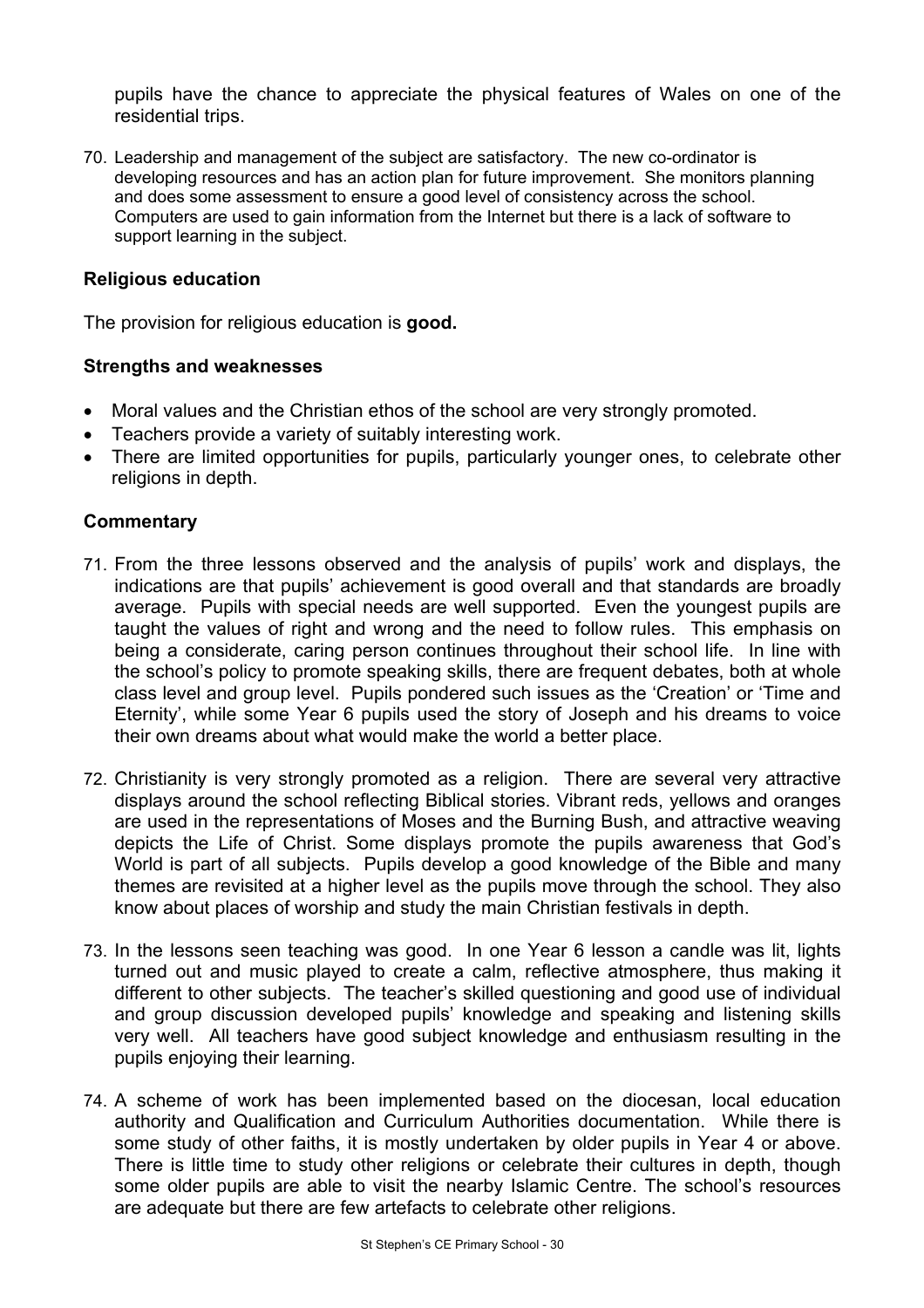# **CREATIVE, AESTHETIC, PRACTICAL AND PHYSICAL SUBJECTS**

- 75. There were no lessons seen in art and design and music, or in physical education in Years 1 and 2. Two lessons were seen in design and technology and physical education. In addition to observing lessons, pupils discussed their learning and shared their books. Work on display and curriculum plans were examined. Teachers coordinate these subjects well and have written useful action plans. Monitoring, particularly of teaching, is at an early stage. In all four subjects secure programmes follow national guidance.
- 76. From the evidence seen of teachers' planning, work on display, pupils' sketchbooks and discussions with pupils there is every indication that standards in **art and design** are above average and that pupils achieve well in their art work. The pupils very much enjoy art lessons and talk enthusiastically about the work they have done and how they have achieved various effects when talking about a display or their sketch books. It is clear from these discussions and the range of work seen that the subject makes a good contribution to pupils' spiritual, social and cultural development. Pupils commented that they enjoyed the links made between art and other subjects and how they enjoyed the work that expressed aspects of religious education. Some use of information, communication, and technology skills is being made in art for example using paint programs to produce pictures and to research artists.
- 77. No judgements were made on standards in art at the time of the last inspection but improvements have been made since then. For example, the subject co-ordinator has introduced a new scheme of work which more closely matches the needs of the pupils. She leads and manages the subject well and shares her enthusiasm other members of staff. Opportunities to monitor and evaluate progress in art have been restricted to talking to pupils and observing completed work that is well displayed around the school.
- 78. A strength of the **music** provision is the good standard of singing; the pupils know and enjoy singing a good range of songs. There are opportunities for pupils to sing together in lessons and assemblies. They sing tunefully and with good expression and attention to phrasing. The pupils talk with enthusiasm about the performances they take part in for parents, carers and friends of the school. Music is well used to promote the pupils' spiritual, social and cultural education; it particularly contributes well to the personal development of the pupils in assemblies. The school seeks regular opportunities for the pupils to hear and participate in live music such as drumming and string workshops. The older pupils have opportunities to take part in lessons on brass instruments; these are supported financially by the school and the instruments are available on loan to the pupils. The recorder group is run by the music co-ordinator and is enthusiastically attended by a good number of players.
- 79. The co-ordinator supports her colleagues well by the provision of suitable materials for teaching and learning and by the promotion of music as an important feature of school life. The school has just taken possession of its new music room providing good accommodation for music lessons. It has a good range and number of musical instruments attractively displayed. The school has recently adopted a new commercial scheme of work, giving the teachers clear guidelines as to what they are to teach and supporting the learning with CDs and other materials. This means that the pupils have access to all aspects of the music curriculum including composition, listening and appraising music and participating in singing and playing instruments.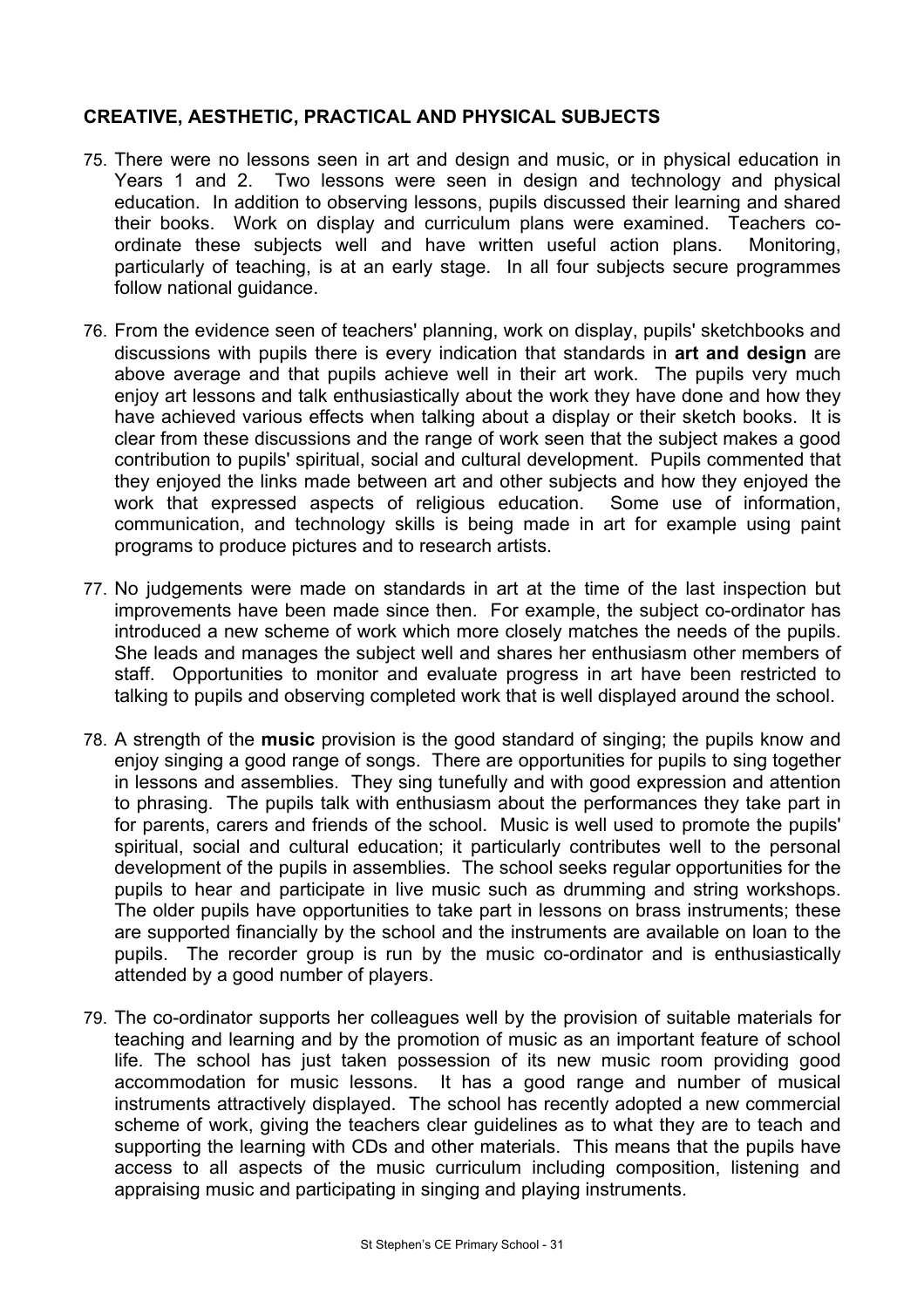### **Design and technology**

The provision for design and technology is **good.** 

### **Main strengths and weaknesses**

The pupils' skills in designing and making artefacts are well developed as they move through the school but work is not always closely linked to the needs of different groups of pupils

## **Commentary**

- 80. The pupils achieve satisfactorily as they move through the school. Standards are below those expected by the end of Year 2 and when the pupils leave the school at the end of Year 6. No judgement was made on standards or achievement at the time of the previous inspection. The school mainly follows the national guidelines on topics to cover in the subject, which helps pupils gain and develop skills in design and making as they move through the school. They develop a good level of expertise in cutting, joining and fixing materials. Elements of the curriculum, such as testing and evaluating, are also present and most pupils are able to express their opinions about their work.
- 81. Teaching seen during the inspection reached a good standard. All pupils were included in the lessons and were well supported to achieve the tasks set. Good modelling of the processes, for example, using a template and cutting out the shape of a glove puppet helped the Year 2 pupils to understand what they have to do. Excitement and interest were successfully encouraged in the lessons, and in Year 5 pupils took real pleasure from the sounds that their shakers produced. Older pupils talked with enthusiasm about the bridges they constructed from newspaper. There are some links to other subjects. Some good examples of this were seen in the scrutiny of the previous years' work, as when pupils design and make a lighthouse and use their knowledge and understanding of electrical circuits to make it light. There are good opportunities for the pupils to use skills learned in mathematics, for example, when they measure materials. While learning about instructional texts in literacy lessons the Year 3 pupils tested out instructions for making paper trees. In a good literacy lesson the teacher demonstrated making sandwiches and the teaching assistant followed the directions given by the pupils which involved them in being precise and detailed in their use of language.
- 82. The leadership and management of this subject are good, and the subject action plan is realistic. The co-ordinator is enthusiastic and is helping her colleagues to develop their teaching skills, largely by developing an additional scheme of work to support the national guidelines. She monitors the subject through conversations with pupils and teachers but has had limited opportunities to see teaching and learning in the classrooms. While the school has rightly concentrated on raising standards in literacy and numeracy, there have been few opportunities to develop those in design and technology. The school has plans to improve resources and develop planning to ensure that work is more closely matched to the needs of pupils to ensure continuity of learning and the progression of skills.

## **Physical education**

Provision for physical education (PE) is **good.**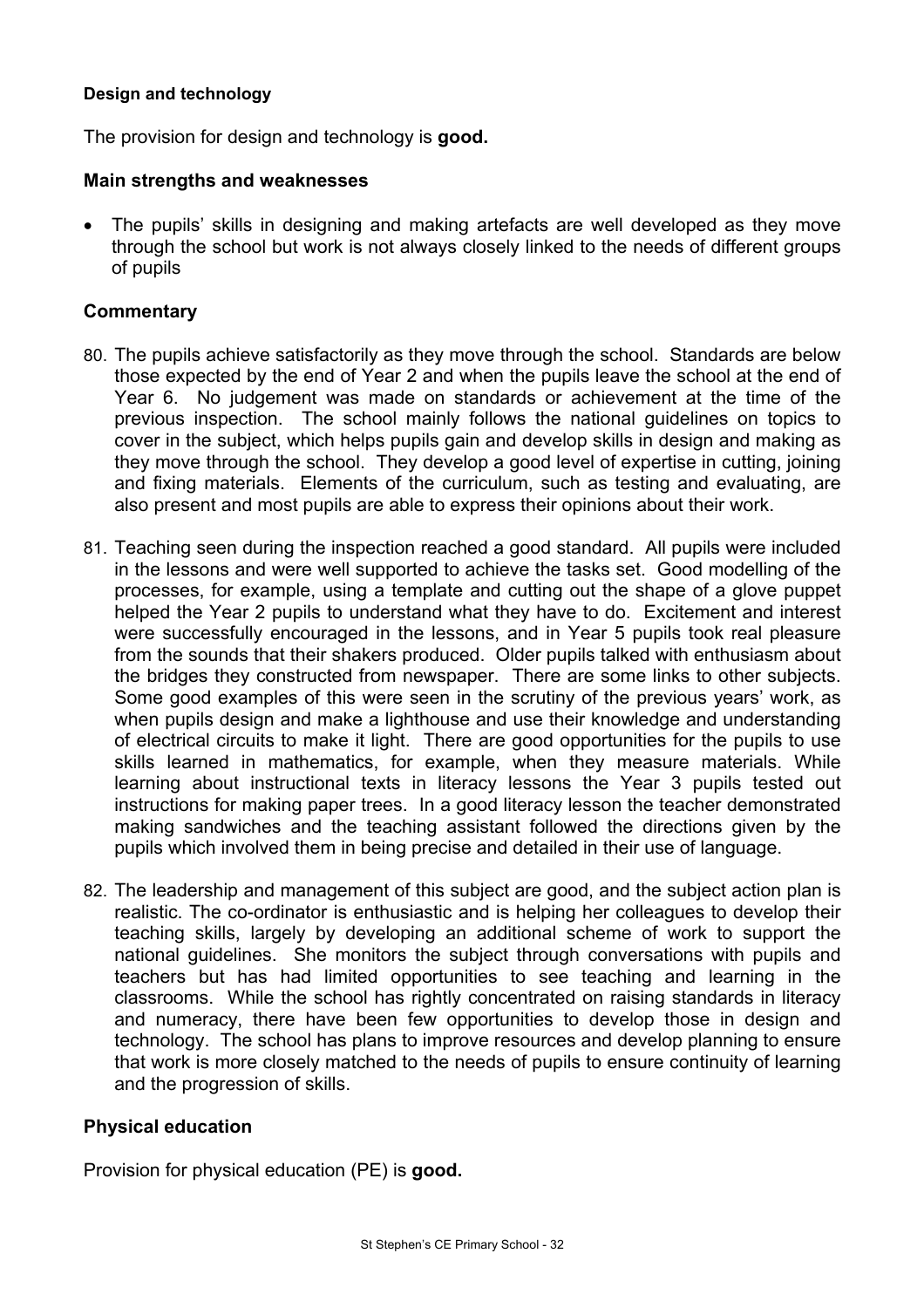## **Main strengths and weaknesses**

- Good quality after school clubs extend learning for all pupils including the talented
- The school makes very good use of links with other schools including the local secondary school to extend its programme and enhance expertise
- The subject is well led and the action plan contains a realistic set of objectives

# **Commentary**

- 83. No lessons were seen in Years 1 and 2. In the two lessons seen in Years 3 and 5 standards are in line with national expectations in gymnastics. Pupils create sequences of linked and contrasting movements and co-operate very well together to use space sensibly. They are beginning to evaluate their work and to comment sensibly on other pupils' performance. Teaching is good and work is well planned and linked to previous work. Instructions are precise and the correct vocabulary is taught and used by pupils. Pupils are expected to get out the apparatus and put it away and, though they are a little noisy, they do this with good regard for safety.
- 84. The school uses its facilities effectively to teach all aspects of physical education and the provision has improved since the last inspection. It has identified a number of talented pupils and these pupils are well supported by the many clubs on offer. Pupils participate enthusiastically in a wide range of competitive sport. and are successful in several competitions including football and netball. Older pupils have regular swimming lessons. Pupils of all ages participate in residential visits which are largely centred on exciting opportunities for outdoor pursuits. The school field is a short distance from the school.
- 85. The subject is well led by an enthusiastic and knowledgeable co-ordinator who has a national reputation in some aspects of the subject. The staff team provide exceptional support for this subject outside the classroom. Pupils and parents appreciate this.

## **PERSONAL, SOCIAL AND HEALTH EDUCATION AND CITIZENSHIP**

- 86. No lessons were observed in **personal, social and health education** and therefore a judgement on the quality of provision cannot be made. However, from a scrutiny of pupils' work and displays, discussions with teachers and pupils, plus parental feedback, it appears that the schools' programme in this area is having a very positive impact on pupils' personal development.
- 87. The school places a high priority on this aspect of the pupils' development and there is attention paid to it in most of the school's activities, whether lining up in the play ground or sharing opinions politely in lessons. Citizenship is intrinsically linked with the religious education programme and the Christian ethos of the school. The newly formed school's council helps pupils to see citizenship in action. The school places a high priority on children valuing themselves, nurturing confidence and encouraging an awareness of the need to act responsibly.
- 88. The provision meets statutory requirements for education about sex and relationships whilst all pupils take part in the 'Drugs Roadshow' as part of a drugs education programme. The science scheme of work includes raising awareness of healthy living, the dangers of smoking and the need for exercise. A range of extra-curricular sporting activities, accessed by a good percentage of pupils, extends the awareness of, and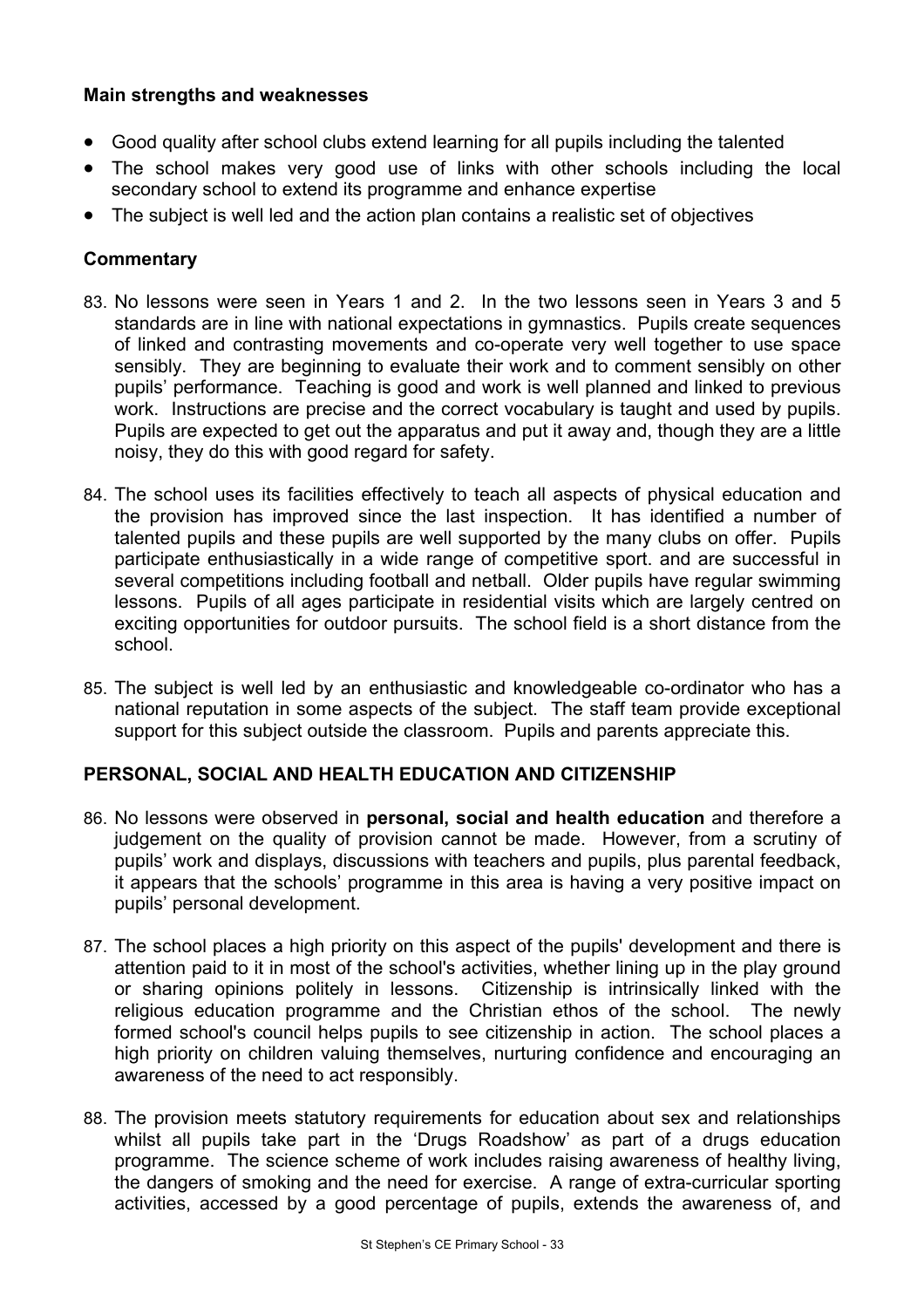participation in, healthy exercise. There is a brief policy for citizenship which is part of encouraging pupils to value God's world and their place in it. It enables staff to nurture the pupils' moral attitude as well as to respond to their personal and emotional needs. Pupils and adults in the school value all members of the community and welcome new pupils with warmth and support. Residential visits help the pupils to understand how different rules apply when they live as well as work together. They are encouraged to voice their opinions about a wide range of issues particularly during religious education lessons. Paired, or small group discussions are a good strategy used by teachers to encourage pupils to listen to the views of others. Pupils' take pride in their school and feel valued as individuals.